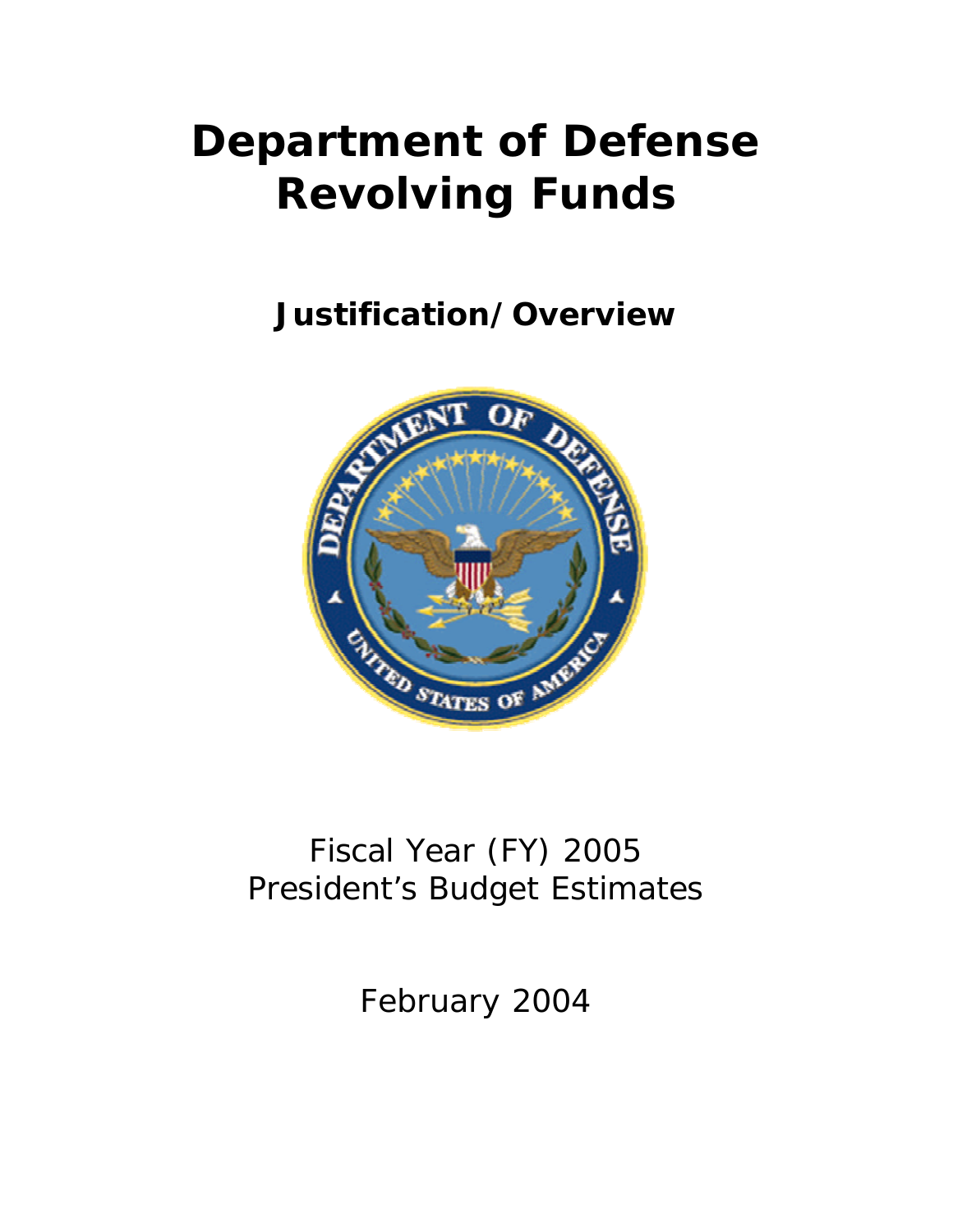## **TABLE OF CONTENTS**

| Pentagon Reservation Maintenance Revolving Fund (PRMRF) | Page<br>3 |
|---------------------------------------------------------|-----------|
| Buildings Maintenance Fund (BMF)                        | 16        |
| National Defense Stockpile Transaction Fund (NDS)       | 24        |
| Conventional Ammunition Working Capital Fund (CAWCF)    | 33        |

## **DISTRIBUTION LIST**

|                                        | Copies         |
|----------------------------------------|----------------|
| <b>Senate Armed Services Committee</b> |                |
| <b>House Armed Services Committee</b>  | 5              |
| <b>Senate Appropriations Committee</b> | 3              |
| <b>House Appropriations Committee</b>  | 3              |
| <b>Congressional Budget Office</b>     | $\overline{2}$ |
| Library of Congress                    |                |
| <b>General Accounting Office</b>       | 3              |
| Office of Management and Budget        | 2              |

Fiscal Year (FY) 2005 Department of Defense Budget Estimates are also available at: http://www.dod.mil/comptroller/defbudget/fy2005/budget\_justification/index.html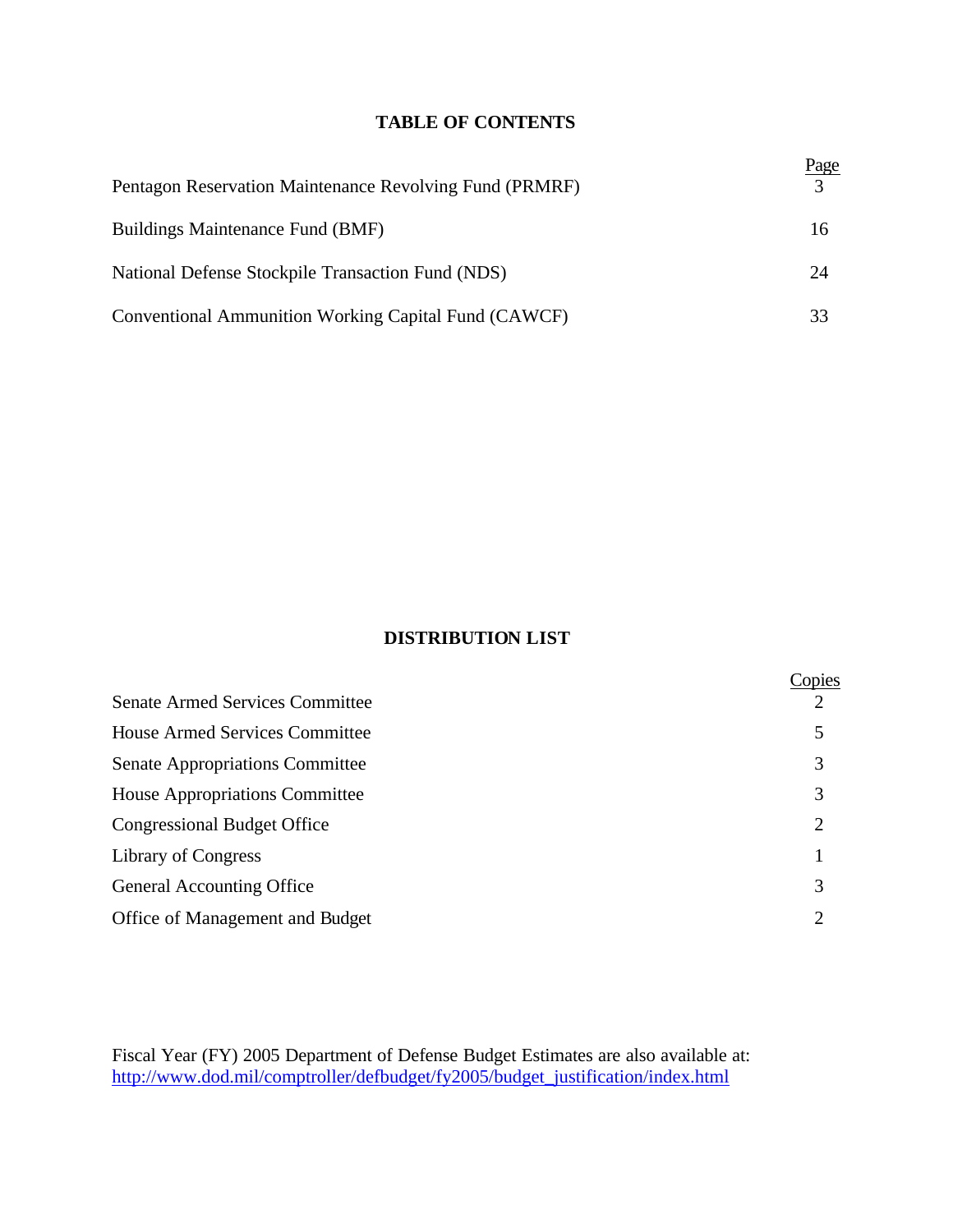## **WASHINGTON HEADQUARTERS SERVICES Summary of Operations Fiscal Year (FY) 2005 President's Budget Pentagon Reservation Maintenance Revolving Fund**

## **Overview:**

The Pentagon Reservation Maintenance Revolving Fund (PRMRF) was established by the FY 1991 Defense Authorization Act (10 USC 2674). The fund is responsible for the maintenance, protection, repair and renovation of the Pentagon Reservation. As established, the "Pentagon Reservation" refers to that area of land (consisting of approximately 280 acres) located in Arlington, Virginia, on which the Pentagon Office Building, Federal Building Number 2, the Pentagon heating and sewage treatment plants, and other related facilities are located, including various areas designated for the parking of vehicles. The National Defense Authorization Act for Fiscal Year 2004 extended the Pentagon Reservation definition to include the land and physical facilities at the Raven Rock Mountain Complex. Currently, the PRMRF finances the activities of the Washington Headquarters Services and the Pentagon Force Protection Agency (PFPA) in providing space, building services, and force protection for Department of Defense (DoD) Components, including the Military Departments and other activities housed within the Pentagon Reservation. The PRMRF relationship is similar to that of landlord and tenant in the private sector.

The following activities are reimbursable financed through the PRMRF:

**Real Property Operations.** Includes all activities needed for the effective, safe, and efficient operation of the Pentagon Reservation. Services provided include cleaning, preventive maintenance, operation and repair of building mechanical and electrical systems, and administrative support within the Reservation. This activity also includes operating expenses for purchased utilities, operation of the Pentagon's Heating and Refrigeration Plant, the classified waste incinerator, and repair projects over \$10,000. These projects maintain the facilities within the Reservation at levels adequate to support the assigned missions and to prevent deterioration and damage to Reservation buildings, their support systems and operating equipment. Protection of the government's investment, cost effectiveness, health and safety of workers and the public are among the most important criteria for determining project priorities.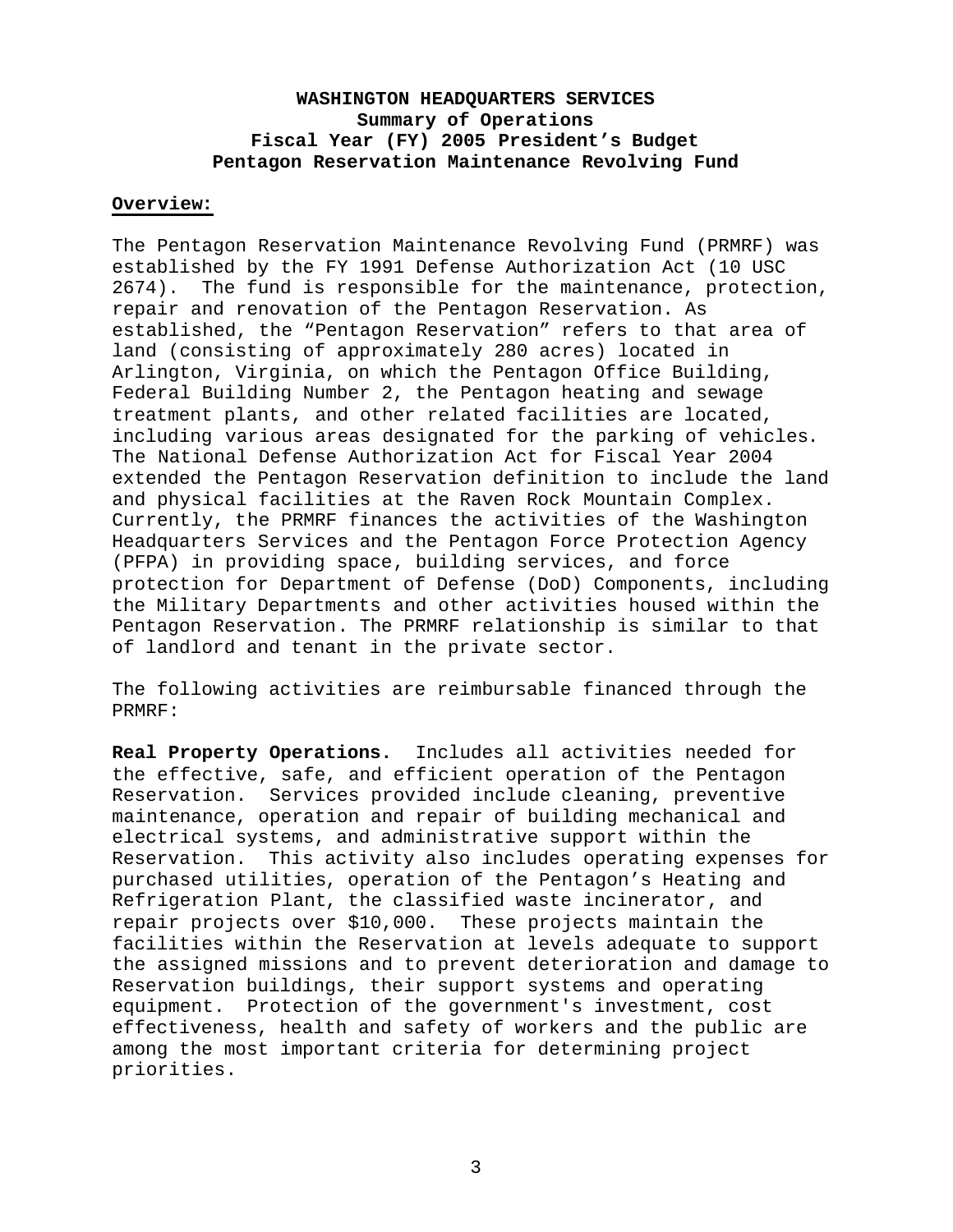**Pentagon Force Protection Agency.** The terrorist attack of September 11, 2001 demonstrated the need for DoD to improve the physical security of the Pentagon for life and property. As part of that effort, the Pentagon Force Protection Agency (PFPA) was established by the Deputy Secretary of Defense as a Defense Agency under 10 USC 191. The mission of PFPA is to provide force protection, security, and law enforcement, as required for the people, facilities, infrastructure and other resources at the Pentagon Reservation and for DoD activities. The PFPA is the DoD focal point for coordination with other DoD Components, other Executive Departments and Agencies, and State and local authorities on matters involving force protection, security, and law enforcement activities that impact the Pentagon. Included in the PFPA mission as well, is the requirement to provide chemical, biological, and radiological (CBR) protection at the Pentagon consistent with DoD policy, directives, and guidance concerning Chemical, Biological, Radiological, Nuclear, and Explosive (CBRNE) protection.

**Renovation.** The PRMRF finances the Pentagon Renovation program, on-going tenant leasehold improvements, and operation of and facilities improvements to the Raven Rock Mountain complex. The Pentagon renovation is expected to continue through FY 2010.

## **The following table summarizes PRMRF total obligations (standard and above standard programs) by major program (\$ millions):**

| Budget Sub-activity         | <b>FY 2003</b> | FY 2004 | FY 2005 |
|-----------------------------|----------------|---------|---------|
| Real Property Operations    | 170.8          | 156.2   | 163.7   |
| Pentagon Renovation Program | 651.7          | 384.9   | 570.6   |
| Pentagon Force              |                |         |         |
| Protection Agency           | 215.1          | 170.4   | 167.7   |
| Total                       | 1,037.1        | 711.5   | 902.0   |

#### **Budget Highlights**

Commensurate with the renovation of the Pentagon, the WHS will continue its commissioning program which documents all equipment, and its respective preventive maintenance, installed in the newly-renovated areas of the Pentagon. Preventive maintenance will increase to conform to the manufacturers' recommendations for equipment in the newly renovated space and meet sustainment objectives. The WHS will also continue its development of a strategic plan for DoD space in the National Capital Region (NCR). The plan will concentrate on the leased space inventory with the objectives to reduce dependence on leased space, consolidation for operational effectiveness and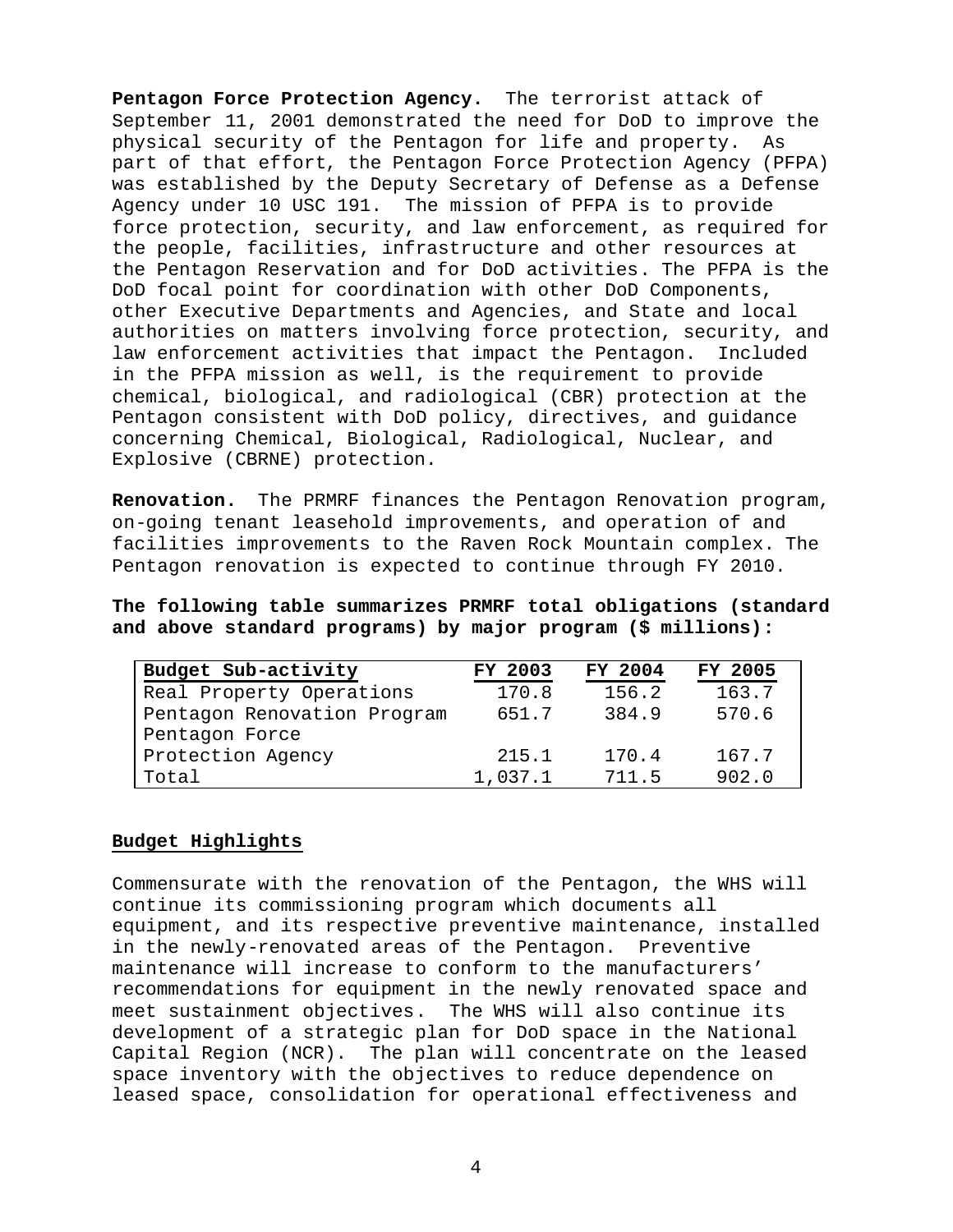economic efficiencies, maintain locations proximate to the Pentagon for DoD components that require it, upgrade the work environment, support smart growth, and meet anti-terrorism/force protection standards where practical.

Since its establishment in May of 2002, the PFPA has maintained an aggressive hiring program that will continue through FY 2004. The PFPA will also continue to procure force protection technology capability to allow it to accomplish its augmented, post 9/11 mission. In addition, the current budget submission includes the replacement of one heavily-armored vehicle in FY 2005 to be used for the transportation of senior DoD officials. The President's Budget request for FY 2005 includes a general provision, section 8061, which would provide general authority for the purchase of heavy and light armored vehicles for force protection purposes. It would provide the necessary statutory authority for the purchase of this vehicle.

In FY 2004 and FY 2005 the renovation of the Pentagon continues with accelerated design and construction activities for phases 3 and 4 of Wedge 2. Wedge 3 design and construction activities will also begin during FY 2005. In addition, the current budget submission includes the implementation, beginning in FY 2004, of the Department's Unified Command Center and Resources and Situation Awareness Center concept. This initiative calls for the transition of existing Military Command and Operations Centers within the Pentagon to a unified command center concept to facilitate centralized communications necessary to directly support vital functions of the command authority within the Department.

Information Management and Telecommunications planning, engineering management, acquisition and implementation activities will continue in FY 2004 and FY 2005. In addition, the acceleration of planned modernization of Pentagon information technology common user infrastructure and addition of redundant network distribution, voice switching, external network interface connection suite, messaging upgrades and associated design and installation, directed as a result of the September 2001 terrorist attacks to enhance survivability and recoverability of command and communications and critical mission capabilities will continue.

5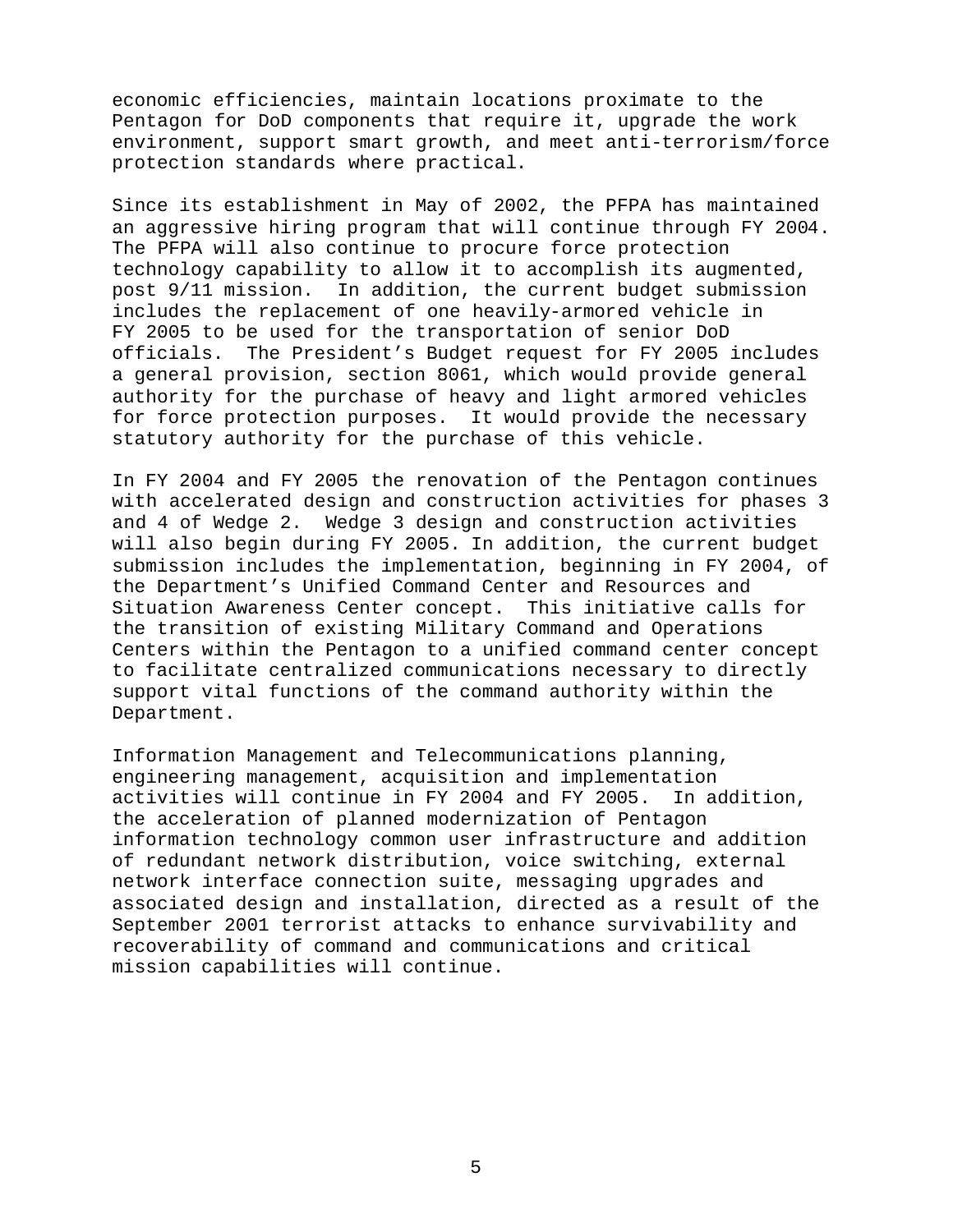| Budget Sub-activity          | <b>FY 2003</b> | FY 2004 | <b>FY 2005</b> |
|------------------------------|----------------|---------|----------------|
| Personnel Compensation       | 60.5           | 80.6    | 87.7           |
| Personnel Benefits           | 14.6           | 19.7    | 21.4           |
| Benefits to Former Employees | 0.8            | 0.8     | 0.8            |
| Travel                       | 0.9            | 1.0     | 1.0            |
| Transportation               | 0.3            | 0.3     | 0.3            |
| Rent, Comm., and Utilities   | 56.6           | 37.4    | 38.0           |
| Printing                     | 0.2            | 0.2     | 0.2            |
| Other Services               | 785.4          | 493.8   | 673.8          |
| Supplies and Materials       | 7.1            | 12.3    | 12.4           |
| Equipment                    | 110.7          | 65.3    | 66.3           |
| Interest and Dividends       | 0.1            | 0.1     | 0.1            |
| Totals                       | 1,037.2        | 711.5   | 902.0          |

**The following table represents PRMRF obligations by object classification for FY 2003-2005 (\$ in millions):**

#### **Narrative Explanation of Changes by Object Classification**

Personnel Compensation and Personnel Benefits – The increase from FY 2003 to FY 2005 is primarily attributable to aggressive hiring by PFPA to reach full operational levels (+243 FTEs in FY 2004 and +67 FTEs in FY 2005).

Rent, Communications, and Utilities – The change from FY 2003 to FY 2004 is the result of reduced external swing space.

Other Services – FY 2003 reflects the receipt of supplemental funding for acceleration of the Pentagon renovation. The increase from FY 2004 to FY 2005 reflects the award of Wedge 3 construction contract and the construction of the Unified Command Center.

Supplies and Materials – Increase from FY 2003 to FY 2004 is attributed to price increases and additional requirements for new PFPA hires.

Equipment – FY 2003 reflects one time purchases for PFPA stand up.

**The following table represents PRMRF manpower (FTE) by major program**:

| Budget Sub-Activity              | FY 2003 |       | FY 2004 FY 2005 |
|----------------------------------|---------|-------|-----------------|
| Real Property Operations         | 390     | 389   | 389             |
| Pentagon Renovation Program      | 39      | 42    | 42              |
| Pentagon Force Protection Agency | 468     | 711   | 778             |
| Totals                           | 897     | 1.142 | 1,209           |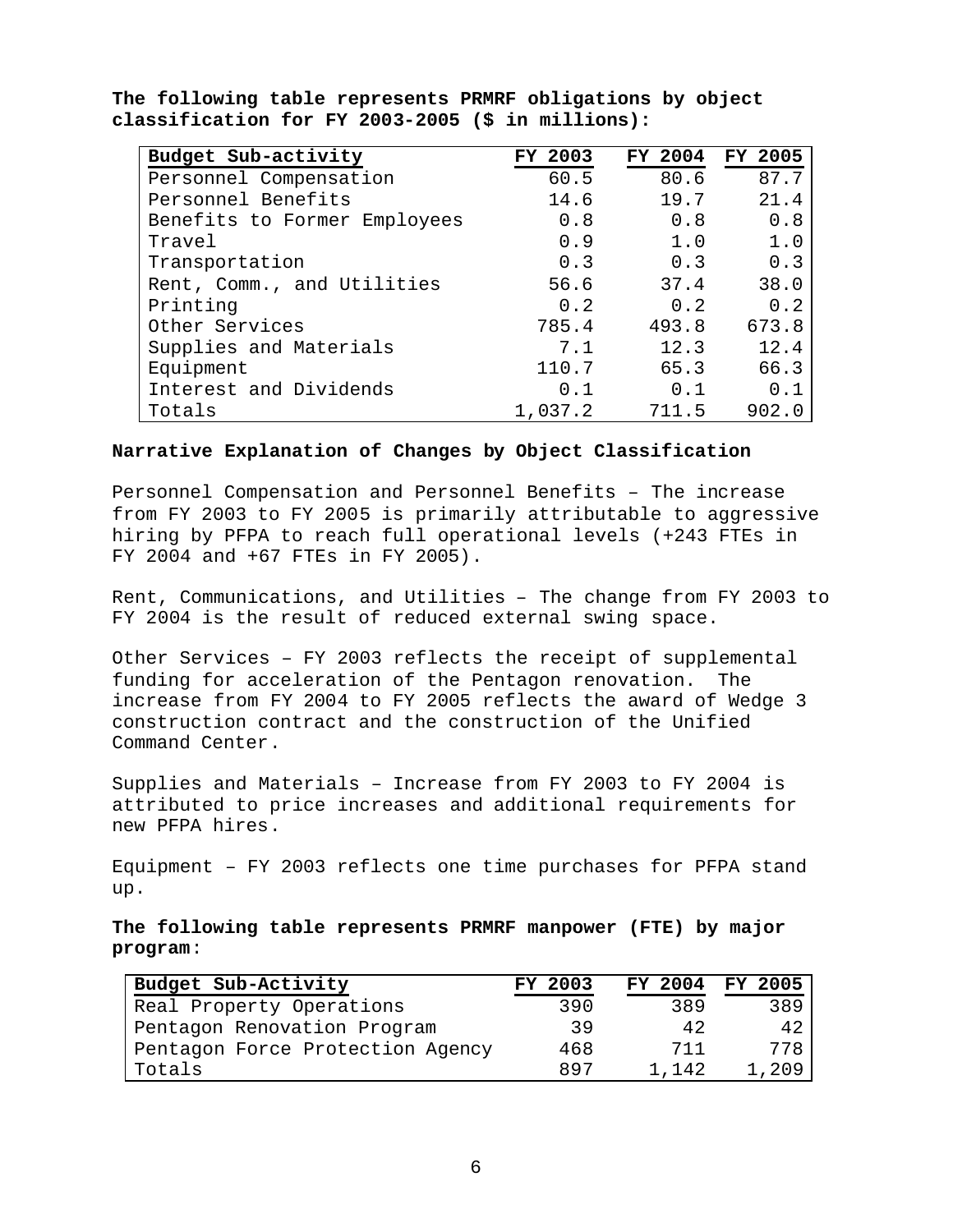#### **WASHINGTON HEADQUARTERS SERVICES Summary of Price, Program and other Changes - Obligations Pentagon Reservation Maintenance Revolving Fund (Dollars in Millions) Fiscal Year (FY) 2005 President's Budget February 2004**

| Element of Expense              | Cost of | Operations Annualization Price Growth<br>FY 2003 of Pay Raises |      | Amount | Program<br>Changes | Cost of<br>& Other Operations<br>FY 2004 |
|---------------------------------|---------|----------------------------------------------------------------|------|--------|--------------------|------------------------------------------|
| Civilian Personnel Compensation | 60.5    | 0.7                                                            | 2.9% | 1.8    | 17.7               | 80.6                                     |
| Civilian Personnel Benefits     | 14.6    | 0.2                                                            | 2.9% | 0.4    | 4.4                | 19.7                                     |
| Benefits to Former Employees    | 0.8     | 0.0                                                            | 2.9% | 0.0    | 0.0                | 0.8                                      |
| Travel                          | 0.9     |                                                                | 1.3% | 0.0    | 0.1                | 1.0                                      |
| Transportation                  | 0.3     |                                                                | 1.3% | 0.0    | 0.0                | 0.3                                      |
| Rent                            | 44.4    |                                                                | 1.3% | 0.6    | $-15.7$            | 29.3                                     |
| Communication and Utilities     | 12.2    |                                                                | 1.3% | 0.2    | $-4.3$             | 8.1                                      |
| Printing                        | 0.2     |                                                                | 1.3% | 0.0    | 0.0                | 0.2                                      |
| Other Services                  | 785.4   |                                                                | 1.3% | 10.2   | $-301.8$           | 493.8                                    |
| Supplies and Materials          | 7.1     |                                                                | 1.3% | 0.1    | 5.1                | 12.3                                     |
| Equipment                       | 110.7   |                                                                | 1.3% | 1.4    | $-46.8$            | 65.3                                     |
| Interest/Dividend               | 0.1     |                                                                | 1.3% | 0.0    | 0.0                | 0.1                                      |
| Total COST OF OPPRTONS          | 1,037.1 | 0.9                                                            |      | 14.7   | $-341.3$           | 711.5                                    |

**Total COST OF OPERATIONS (Includes Above Standard Program)**

 Exhibit FUND-1 Page 1 of 2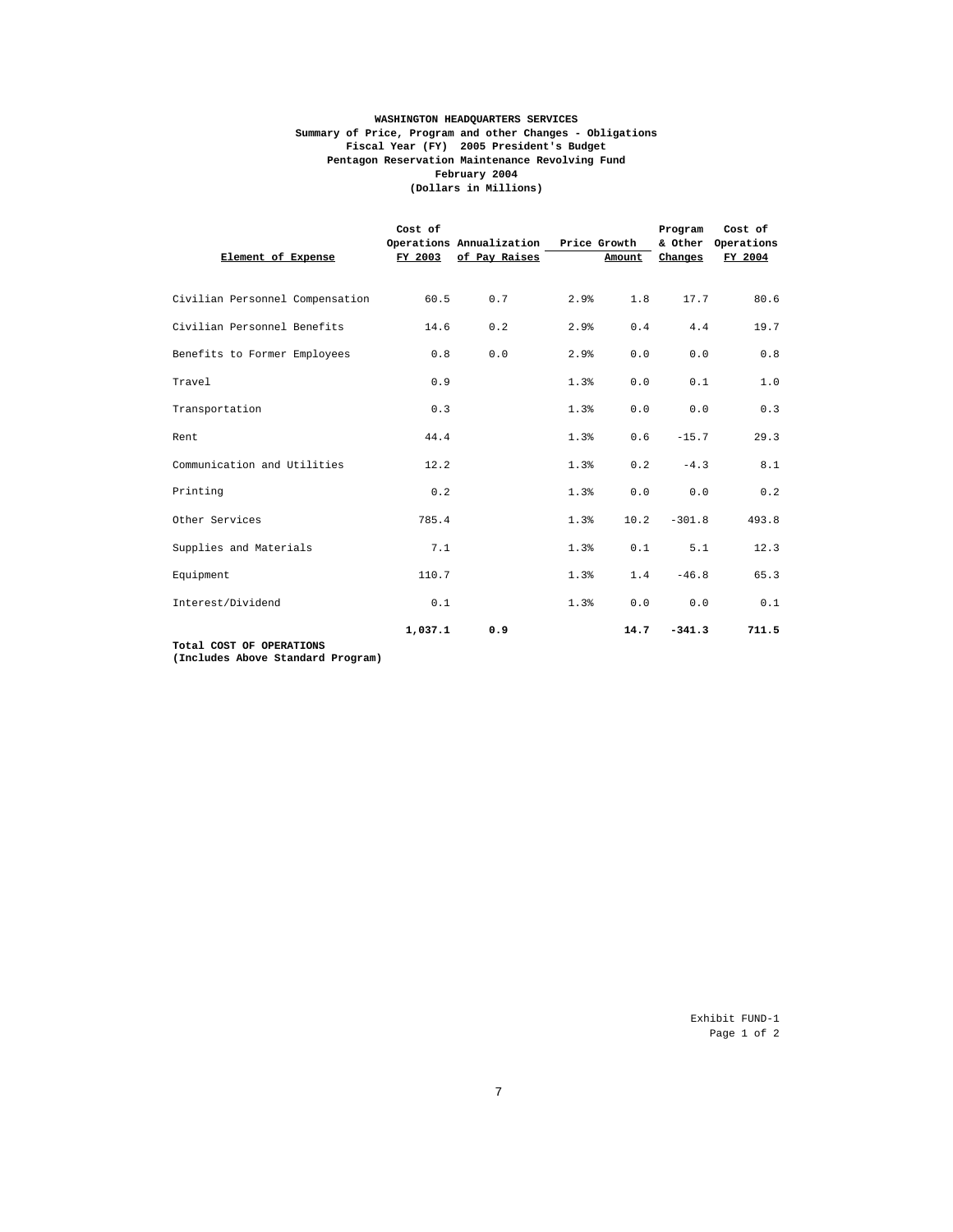#### **(Dollars in Millions) February 2004 WASHINGTON HEADQUARTERS SERVICES Summary of Price, Program and other Changes - Obligations Pentagon Reservation Maintenance Revolving Fund Fiscal Year (FY) 2005 President's Budget**

| Element of Expense              | Cost of | Operations Annualization Price Growth<br>FY 2004 of Pay Raises |      | Amount | Program<br>Changes | Cost of<br>& Other Operations<br>FY 2005 |
|---------------------------------|---------|----------------------------------------------------------------|------|--------|--------------------|------------------------------------------|
| Civilian Personnel Compensation | 80.6    | 0.9                                                            | 1.1% | 0.9    | 5.3                | 87.7                                     |
| Civilian Personnel Benefits     | 19.7    | 0.2                                                            | 1.1% | 0.2    | 1.3                | 21.4                                     |
| Benefits to Former Employees    | 0.8     | 0.0                                                            | 1.1% | 0.0    | 0.0                | 0.8                                      |
| Travel                          | 1.0     |                                                                | 1.4% | 0.0    | 0.0                | 1.0                                      |
| Transportation                  | 0.3     |                                                                | 1.4% | 0.0    | 0.0                | 0.3                                      |
| Rent                            | 29.3    |                                                                | 1.4% | 0.4    | 0.0                | 29.7                                     |
| Communication and Utilities     | 8.1     |                                                                | 1.4% | 0.1    | 0.0                | 8.2                                      |
| Printing                        | 0.2     |                                                                | 1.4% | 0.0    | 0.0                | 0.2                                      |
| Other Services                  | 493.8   |                                                                | 1.4% | 6.9    | 173.1              | 673.8                                    |
| Supplies and Materials          | 12.3    |                                                                | 1.4% | 0.2    | 0.0                | 12.4                                     |
| Equipment                       | 65.3    |                                                                | 1.4% | 0.9    | 0.1                | 66.3                                     |
| Interest & Dividends            | 0.1     |                                                                | 1.4% | 0.0    | 0.0                | 0.1                                      |
| TOTAL COST OF OPERATIONS        | 711.5   | 1.1                                                            |      | 9.6    | 179.8              | 902.0                                    |

**TOTAL COST OF OPERATIONS (Includes Above Standard Program)**

 Exhibit FUND-1 Page 2 of 2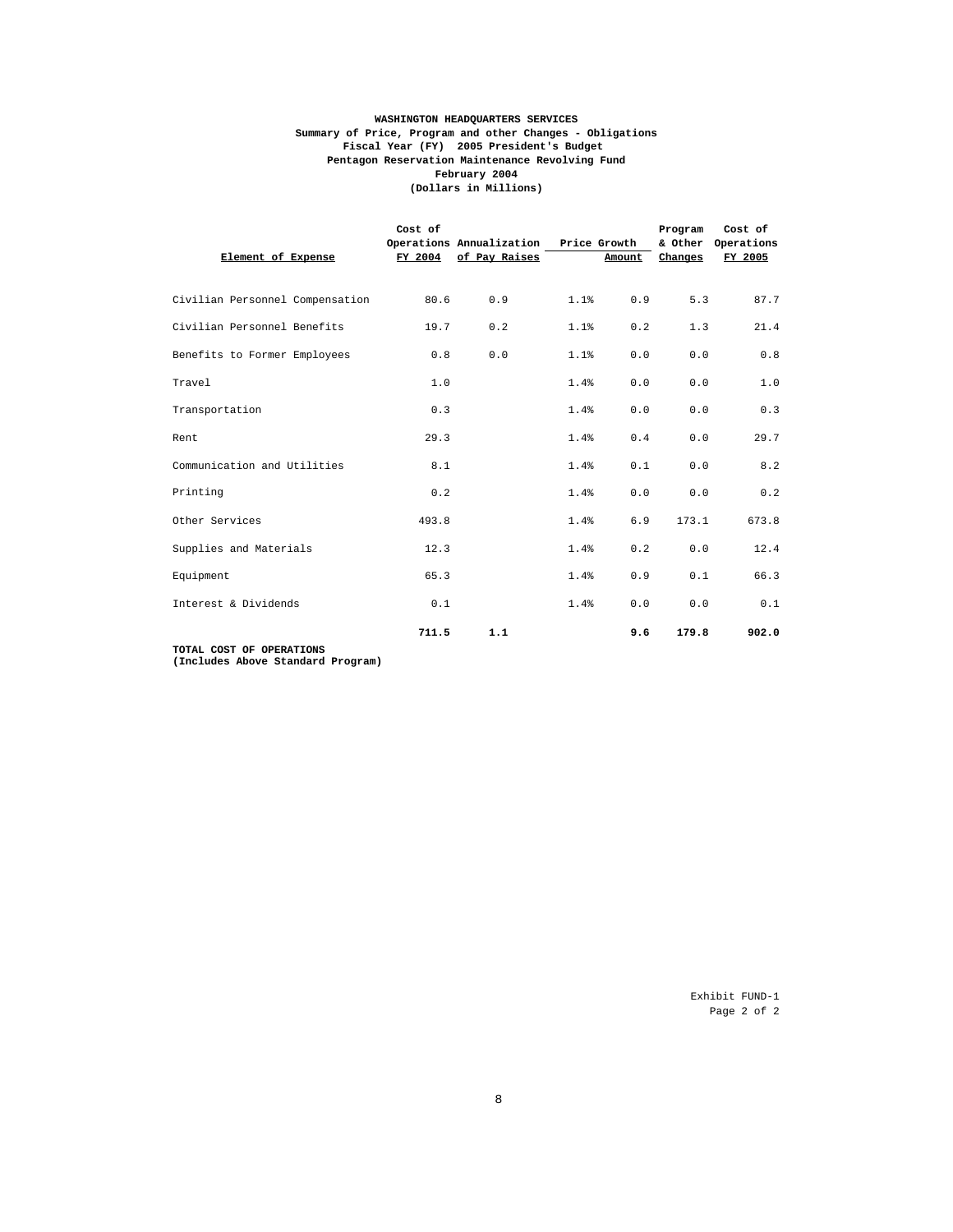#### **(Dollars in Millions) WASHINGTON HEADQUARTERS SERVICES Fiscal Year (FY) 2005 President's Budget Pentagon Reservation Maintenance Revolving Fund Source of New Orders and Revenue February 2004**

|       |                                                             | FY 2003 | FY 2004 | FY 2005 |
|-------|-------------------------------------------------------------|---------|---------|---------|
| $1$ . | Funded Customer Orders                                      |         |         |         |
|       | a. Rent Orders from DoD Components:                         |         |         |         |
|       | Department of the Air Force                                 | 47.0    | 105.3   | 134.8   |
|       | Department of the Army                                      | 74.8    | 197.1   | 257.6   |
|       | United States Marine Corp                                   | 15.6    | 36.3    | 46.7    |
|       | Department of the Navy                                      | 23.2    | 58.2    | 74.9    |
|       | Subtotal Military Departments                               | 160.6   | 396.9   | 514.0   |
|       | Defense-Wide                                                |         |         |         |
|       | <b>AFIS</b>                                                 | 0.3     | 0.6     | 0.7     |
|       | WHS                                                         | 28.4    | 78.7    | 105.3   |
|       | DIA                                                         | 9.2     | 5.1     | 26.8    |
|       | <b>DISA</b>                                                 | 3.7     | 10.7    | 12.7    |
|       | <b>DLA</b>                                                  | 0.1     | 2.2     | 2.6     |
|       | DLSA                                                        | 0.2     | 0.6     | 0.7     |
|       | <b>JCS</b>                                                  | 25.4    | 68.1    | 80.4    |
|       | MDA                                                         | 5.5     | 11.8    | 15.5    |
|       | <b>NIMA</b>                                                 | 0.2     | 0.6     | 0.8     |
|       | <b>NSA</b>                                                  | 0.1     | 0.1     | 0.1     |
|       | <b>DERF</b>                                                 | 305.0   | 0.0     | 0.0     |
|       | Subtotal Defense-Wide                                       | 378.1   | 178.5   | 245.6   |
|       | b. Total DoD Rent Orders                                    | 538.7   | 575.4   | 759.6   |
|       | c. Other Orders:                                            |         |         |         |
|       | Above Standard Services                                     |         |         |         |
|       | Building Services and Space Adjustments                     | 125.8   | 131.4   | 127.7   |
|       | Renovation Furniture                                        | 32.0    | 3.0     | 13.0    |
|       | Subtotal Above Standard Services                            | 157.8   | 134.4   | 140.7   |
|       | Defense Emergency Response Fund                             | 255.0   | 0.0     | 0.0     |
|       | Orders Non-DoD Agencies<br>DoD Concessions Committee (Rent) | 2.2     | 1.7     | 1.7     |
|       |                                                             |         |         |         |
|       | Subtotal Non-DoD Agencies and Others:                       | 415.0   | 136.1   | 142.4   |
|       | d.<br>Total New Orders:                                     | 953.8   | 711.5   | 902.0   |

Exhibit Fund 11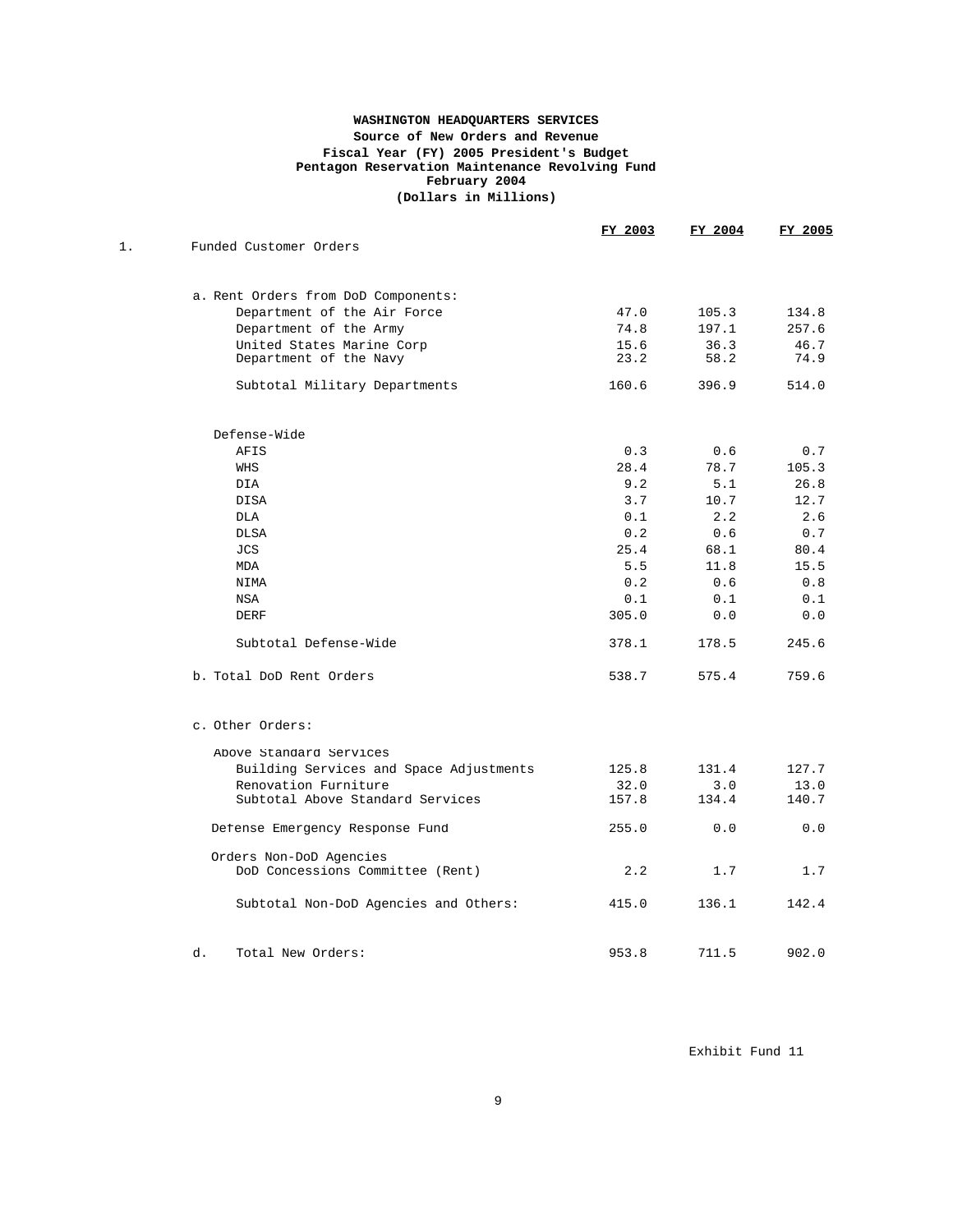#### **February 2004 (Dollars in Millions) WASHINGTON HEADQUARTERS SERVICES Revenue and Expenses Fiscal Year (FY) 2005 President's Budget Pentagon Reservation Maintenance Revolving Fund**

|                                       | FY 2003 | FY 2004 | FY 2005 |
|---------------------------------------|---------|---------|---------|
| Revenue:                              |         |         |         |
| Direct Appropriation                  | 0.0     | 0.0     | 0.0     |
| Standard level                        | 827.8   | 581.2   | 765.0   |
| Above standard level                  | 106.5   | 130.3   | 137.0   |
| Total revenue                         | 934.3   | 711.5   | 902.0   |
| Standard level operating expenses:    |         |         |         |
| Real Property Operations:             |         |         |         |
| Cleaning                              | 21.2    | 21.6    | 21.9    |
| Utilities & fuel                      | 4.7     | 5.5     | 5.6     |
| Maintenance                           | 14.9    | 20.6    | 21.9    |
| Other building services               | 3.9     | 8.6     | 8.9     |
| Administration                        | 21.2    | 30.3    | 31.6    |
| Repairs (over \$10,000)               | 14.3    | 13.5    | 14.7    |
| Alternative site                      | 0.3     | 28.3    | 28.2    |
| Disaster recovery (DERF)              | 48.4    | 0.0     | 0.0     |
| Life Safety                           | 4.3     | 0.0     | 0.0     |
| Pentagon Force Protection Agency:     |         |         |         |
| Salaries and Benefits                 | 39.8    | 53.5    | 59.1    |
| Administration and operati            | 14.1    | 10.6    | 10.0    |
| Criminal Investigations               | 0.1     | 0.1     | 0.1     |
| CBRN                                  | 64.3    | 35.5    | 34.2    |
| Anti-terrorism/force prote            | 1.6     | 0.3     | 0.3     |
| Security services                     | 20.4    | 30.5    | 29.3    |
| Pentagon Police                       | 10.9    | 8.2     | 3.4     |
| Force Protection Technolog            | 28.2    | 25.6    | 24.4    |
| Other                                 | 0.0     | 0.7     | 0.7     |
| Pentagon Renovation:                  |         |         |         |
| Swing space                           | 46.6    | 42.9    | 42.1    |
| Administration                        | 32.4    | 28.7    | 37.7    |
| Above standard reimbursable expenses: |         |         |         |
| Cleaning                              | 0.0     | 0.0     | 0.0     |
| Utilities and fuels                   | 8.7     | 7.7     | 8.5     |
| Maintenance                           | 0.4     | 0.3     | 0.4     |
| Space adj, furniture, other           | 22.4    | 19.7    | 21.9    |
| Force Protection                      | 35.7    | 5.5     | 6.2     |
| Renovation                            | 39.2    | 97.1    | 100.0   |
| Other expenses:                       |         |         |         |
| Depreciation                          | 6.5     | 6.6     | 6.7     |
| Disaster recovery (DERF)              | 83.8    | 0.0     | 0.0     |
| CCSP                                  | 15.9    | 16.7    | 17.2    |
| Renovation Acceleration(DERF)         | 122.2   | 0.0     | 0.0     |
| Total operating expenses              | 726.6   | 518.6   | 535.1   |
| Other factors affecting NOR           | 207.7   | 192.9   | 366.9   |
| Cost of Services                      | 726.6   | 518.6   | 535.1   |
| Net Operating Result                  | 0.0     | 0.0     | 0.0     |
| Accumulated operating result          | 0.0     | 0.0     | 0.0     |

Exhibit Fund 14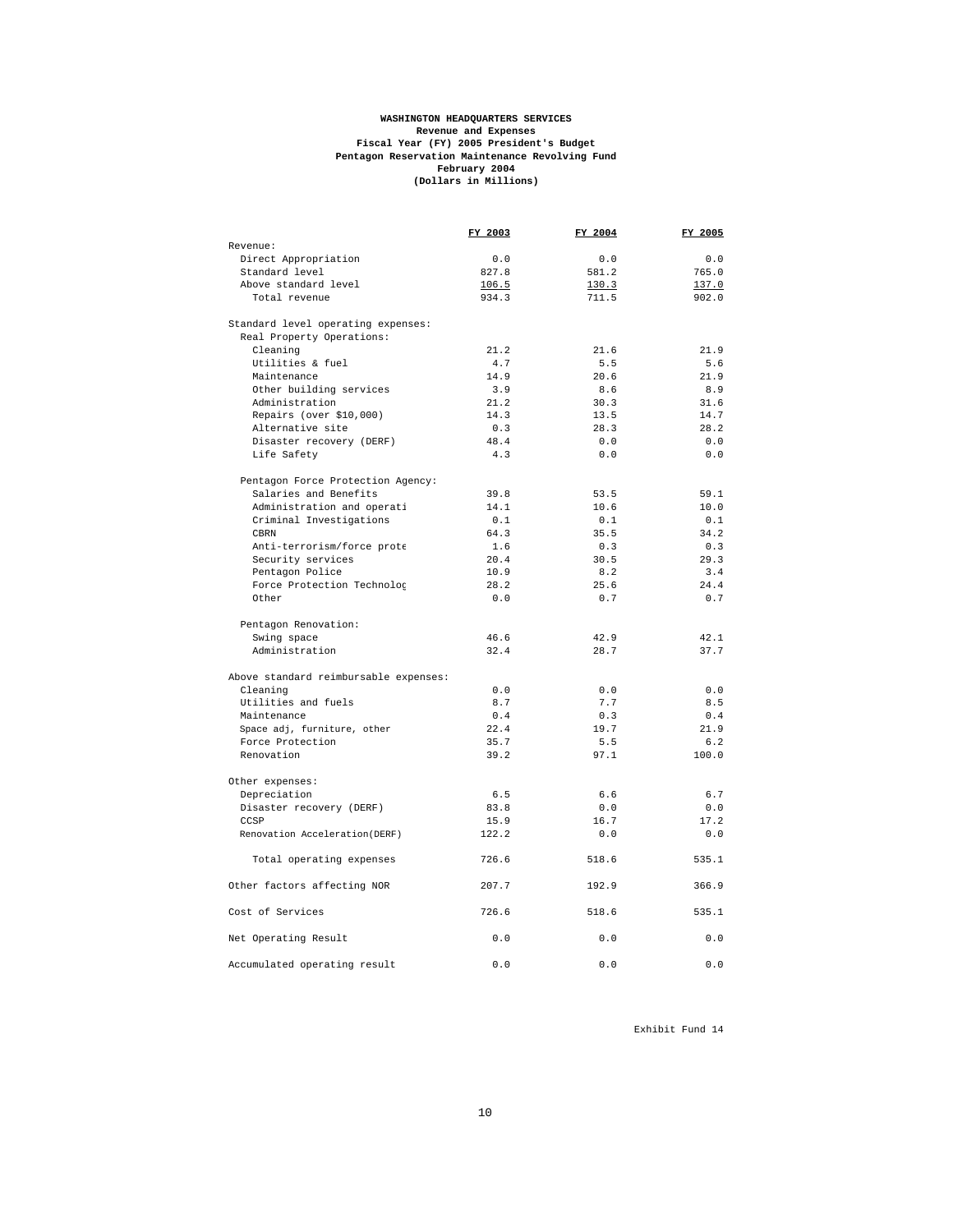#### **WASHINGTON HEADQUARTERS SERVICES Pentagon Reservation Maintenance Revolving Fund Fiscal Year (FY) 2005 President's Budget February 2004 (Dollars in Millions) Summary Statement**

|                    | DISBURSEMENTS BY FISCAL YEAR      |                |                |            |       |       |       |       |                   |      |      |
|--------------------|-----------------------------------|----------------|----------------|------------|-------|-------|-------|-------|-------------------|------|------|
|                    | Obs.                              | Orders         | Revenue        | Cost       | 2003  | 2004  | 2005  | 2006  | 2007              | 2008 | 2009 |
|                    | Pentagon Bldg. Renovation:        |                |                |            |       |       |       |       |                   |      |      |
| FY 2003            | 651.2                             | 651.2          | 586.6          | 394.3      | 309.8 | 123.7 | 65.1  | 45.6  | 31.6              | 0.0  | 0.0  |
| FY 2004            | 384.9                             | 384.9          | 384.9          | 380.6      |       | 57.7  | 150.1 | 92.4  | 57.7              | 26.9 | 0.0  |
| FY 2005            | 570.5                             | 570.5          | 570.5          | 503.9      |       |       | 85.6  | 222.5 | 136.9             | 85.6 | 39.9 |
|                    | Pentagon Force Protection Agency: |                |                |            |       |       |       |       |                   |      |      |
| FY 2003            | 215.1                             | 215.1          | 193.8          | 152.1      | 116.3 | 77.5  | 0.0   | 0.0   | 0.0               | 0.0  | 0.0  |
| FY 2004            | 170.5                             | 170.5          | 170.5          | 179.8      |       | 102.3 | 68.2  | 0.0   | 0.0               | 0.0  | 0.0  |
| FY 2005            | 167.7                             | 167.7          | 167.7          | 168.8      |       |       | 100.6 | 67.1  | 0.0               | 0.0  | 0.0  |
|                    | Real Property Operations:         |                |                |            |       |       |       |       |                   |      |      |
| FY 2003            | 170.8                             | 170.8          | 153.9          | 244.5      | 112.7 | 51.2  | 0.7   | 0.0   | 0                 | 0.0  | 0.0  |
| FY 2004            | 156.1                             | 156.1          | 156.1          | 144.9      |       | 93.7  | 46.8  | 15.6  | 0.0               | 0.0  | 0.0  |
| FY 2005            | 163.7                             | 163.7          | 163.8          | 145.8      |       |       | 98.2  | 49.1  | 16.4              | 0.0  | 0.0  |
| Total:             |                                   |                |                |            |       |       |       |       |                   |      |      |
| FY 2003            | 1,037.1                           | 1,037.1        | 934.3          | 790.9      | 468.0 | 252.5 | 65.8  | 45.6  | 31.6              | 0.0  | 0.0  |
| FY 2004            | 711.5                             | 711.5          | 711.5          | 705.3      |       | 258.7 | 272.8 | 108.0 | 57.7              | 26.9 | 0.0  |
| FY 2005            | 902.0                             | 902.0          | 902.0          | 818.5      |       |       | 319.5 | 338.7 | 153.3             | 85.6 | 39.9 |
|                    |                                   |                |                |            |       |       |       |       |                   |      |      |
| Cash:              | BOY                               | Collections    | Disb.          | <b>EOY</b> |       |       |       |       |                   |      |      |
| FY 2003<br>FY 2004 | 361.6<br>433.2                    | 862.5<br>640.3 | 790.9<br>705.3 | 433.2      |       |       |       |       |                   |      |      |
|                    |                                   |                |                | 368.3      |       |       |       |       |                   |      |      |
| FY 2005            | 368.3                             | 811.8          | 818.5          | 361.6      |       |       |       |       |                   |      |      |
|                    |                                   |                |                |            |       |       |       |       | EXHIBIT FUND PR-2 |      |      |
|                    |                                   |                |                |            |       |       |       |       |                   |      |      |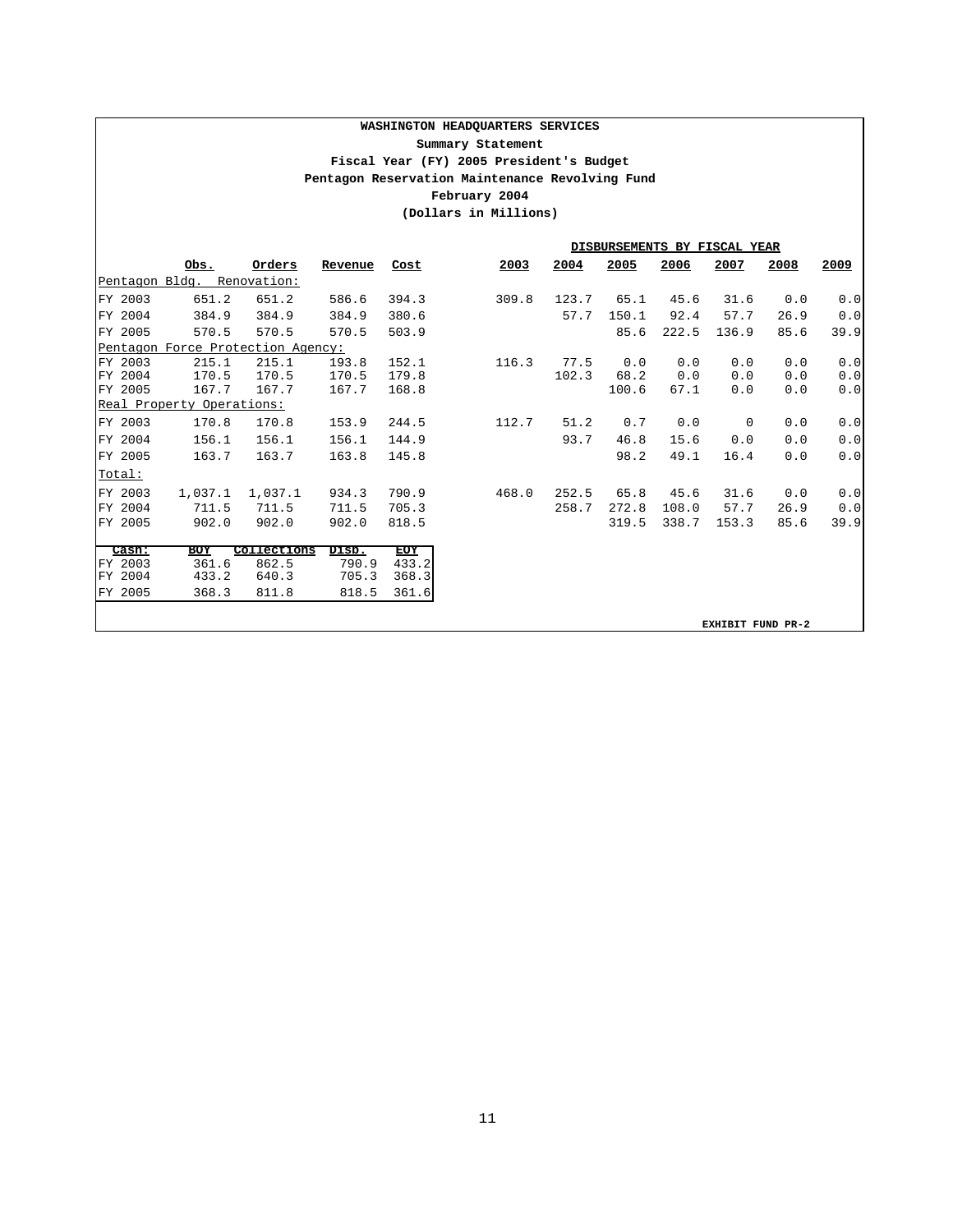#### **February 2004 WASHINGTON HEADQUARTERS SERVICES Pentagon Reservation Maintenance Revolving Fund Cost of Basic Services Fiscal Year (FY) 2005 President's Budget**

|                                |           | FY 2003     | FY 2004   |             |           | FY 2005     |  |  |
|--------------------------------|-----------|-------------|-----------|-------------|-----------|-------------|--|--|
|                                | Workload  | Cost        | Workload  | Cost        | Workload  | Cost        |  |  |
|                                | (Avg. Sq. | per         | (Avg. Sq. | per         | (Avg. Sq. | per         |  |  |
| <b>PROGRAM</b>                 | $Ft.$ )*  | $Sq. Ft.**$ | $Ft.$ )*  | $Sq. Ft.**$ | $Ft.$ )*  | $Sq. Ft.**$ |  |  |
|                                |           |             |           |             |           |             |  |  |
| Cleaning                       | 4,461,658 | \$4.76      | 4,496,163 | \$4.79      | 4,578,659 | \$4.78      |  |  |
| Maintenance                    | 4,461,658 | \$3.34      | 4,496,163 | \$4.59      | 4,578,659 | \$4.79      |  |  |
| Utilities & Fuels              | 4,461,658 | \$1.06      | 4,496,163 | \$1.22      | 4,578,659 | \$1.23      |  |  |
| Administrative                 | 5,038,658 | \$4.22      | 5,038,658 | \$6.01      | 5,038,658 | \$6.27      |  |  |
| Other Building Services        | 4,461,658 | \$0.87      | 4,496,163 | \$1.91      | 4,578,659 | \$1.95      |  |  |
| Administrative Cost as Percent |           | 10.4%       |           | 12.2        |           | 12.5%       |  |  |
| of Total Program Cost***       |           |             |           |             |           |             |  |  |

\* Operated space excludes outside parking areas. Operated space has been adjusted to reflect reduction in O&M service levels within areas under renovation.

\*\* Unit Cost per Square Foot Excludes Reimbursable Above Standard Services

\*\*\* Percentage represents Real Property Operations (RPO) administrative costs as a percentage of total RPO operating costs. FY2003 percentage reflects impact of one-time operating costs associated with disaster recovery efforts included in total RPO operating costs.

**Exhibit Fund PR - 1**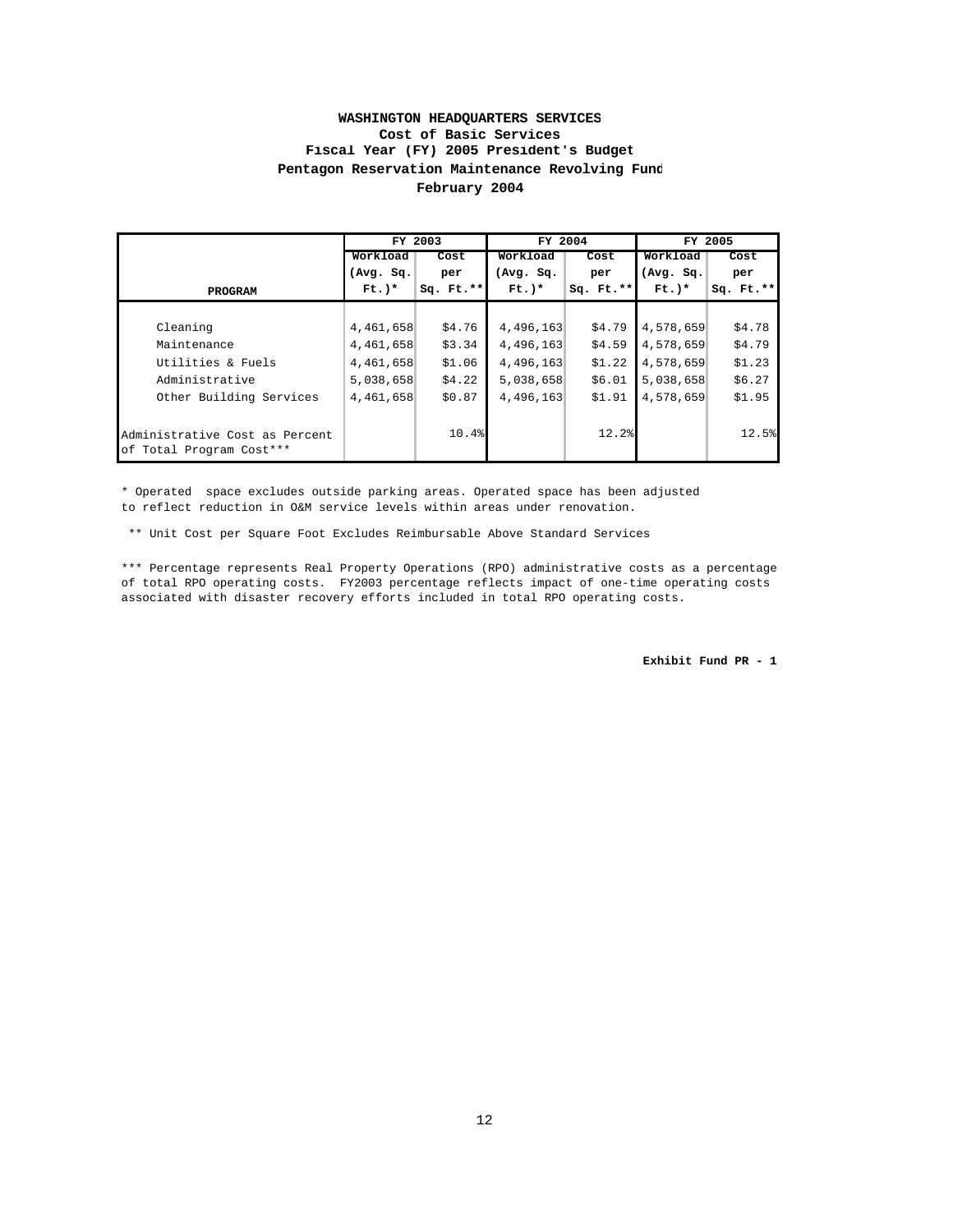## **WASHINGTON HEADQUARTERS SERVICES Business Area Capital Purchase Justification Fiscal Year (FY) 2005 President's Budget Pentagon Reservation Maintenance Revolving Fund February 2004 (Dollars in Thousands)**

| Line           | Item                                     |          | FY 2003    |          | FY 2004    | FY 2005  |            |
|----------------|------------------------------------------|----------|------------|----------|------------|----------|------------|
| Number         | Description                              | Quantity | Total Cost | Quantity | Total Cost | Quantity | Total Cost |
| $\mathbf{1}$   | Equipment - ADPE &<br>Telecommunications | 94       | 2,942      | 124      | 1,858      | 125      | 2,008      |
| 2              | Equipment - Other                        | 89       | 30, 293    | 242      | 20,007     | 451      | 18,579     |
| $\mathbf{3}$   | Armored Vehicles                         |          |            |          |            |          | 175        |
| $\overline{4}$ | Major Construction<br>- Replacement      |          | 295,000    |          | 269,400    |          | 381,002    |
|                | <b>TOTAL</b>                             | 183      | 328,235    | 366      | 291,265    | 577      | 401,764    |
|                |                                          |          |            |          |            |          |            |

**Exhibit Fund-9a**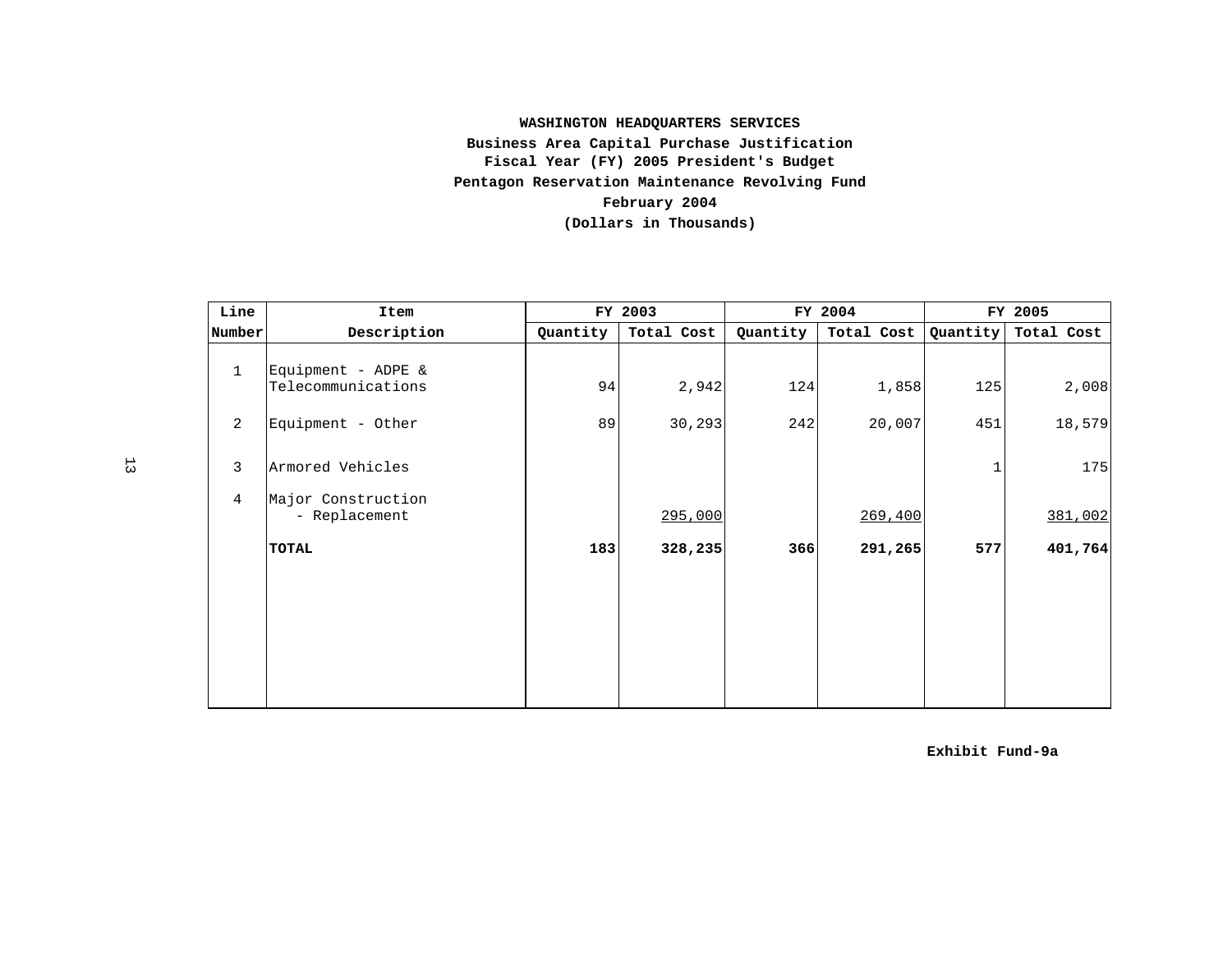#### **WASHINGTON HEADQUARTERS SERVICES Business Area Capital Purchase Justification Fiscal Year (FY) 2005 President's Budget Pentagon Reservation Maintenance Revolving Fund February 2004 (Dollars in Thousands)**

| ACTIVITY GROUP CAPITAL INVESTMENT JUSTIFICATION<br>(\$ in Thousands) |                                |         |                      |          | А.                         |                      | FY 2005 President's Budget |           |            |
|----------------------------------------------------------------------|--------------------------------|---------|----------------------|----------|----------------------------|----------------------|----------------------------|-----------|------------|
| Pentagon Force Protection Agency (PFPA)<br>B.                        | C. Line No. & Item Description |         |                      |          | D. Activity Identification |                      |                            |           |            |
|                                                                      |                                | FY 2003 |                      |          | FY 2004                    |                      |                            | FY 2005   |            |
| Element of Cost                                                      | Quantity                       |         | Unit Cost Total Cost | Quantity |                            | Unit Cost Total Cost | Quantity                   | Unit Cost | Total Cost |
| Equip - ADPE & Telecom                                               | 94                             |         | 2,942                | 124      |                            | 1,858                | 125                        |           | 2,008      |
| Equip - except ADPE & Telecom                                        | 89                             |         | 30,293               | 242      |                            | 20,007               | 451                        |           | 18,579     |
| Armored Vehicles                                                     |                                |         |                      |          |                            |                      |                            | 175       | 175        |
| TOTAL                                                                | 183                            |         | 33,235               | 366      |                            | 21,865               | 577                        | 175       | 20,762     |

#### **Narative Justification:**

**\$20.8 million will be executed in FY 2005 for the following Pentagon Force Protection Agency initiatives:**

#### **Equipment - ADPE and Telecommunications**

(1) Equipment replacements such as communications security equipment, explosion detection equipment, intrusion detection equipment, and technical security countermeasures equipment, and other physical equipment.

#### **Equipment - Other**

(1) Force protection technology to include: Incident control alerts, notifications, and computer aided dispatch, intended to facilitate daily operations within the Pentagon and other PFPA jurisdictions within the National Capital Region (NCR).

#### **Armored Vehicles**

(1) Purchase of one armored vehicle to be used for the transportation of senior DOD officials.

 **Exhibit Fund-9b**  Page 1 of 2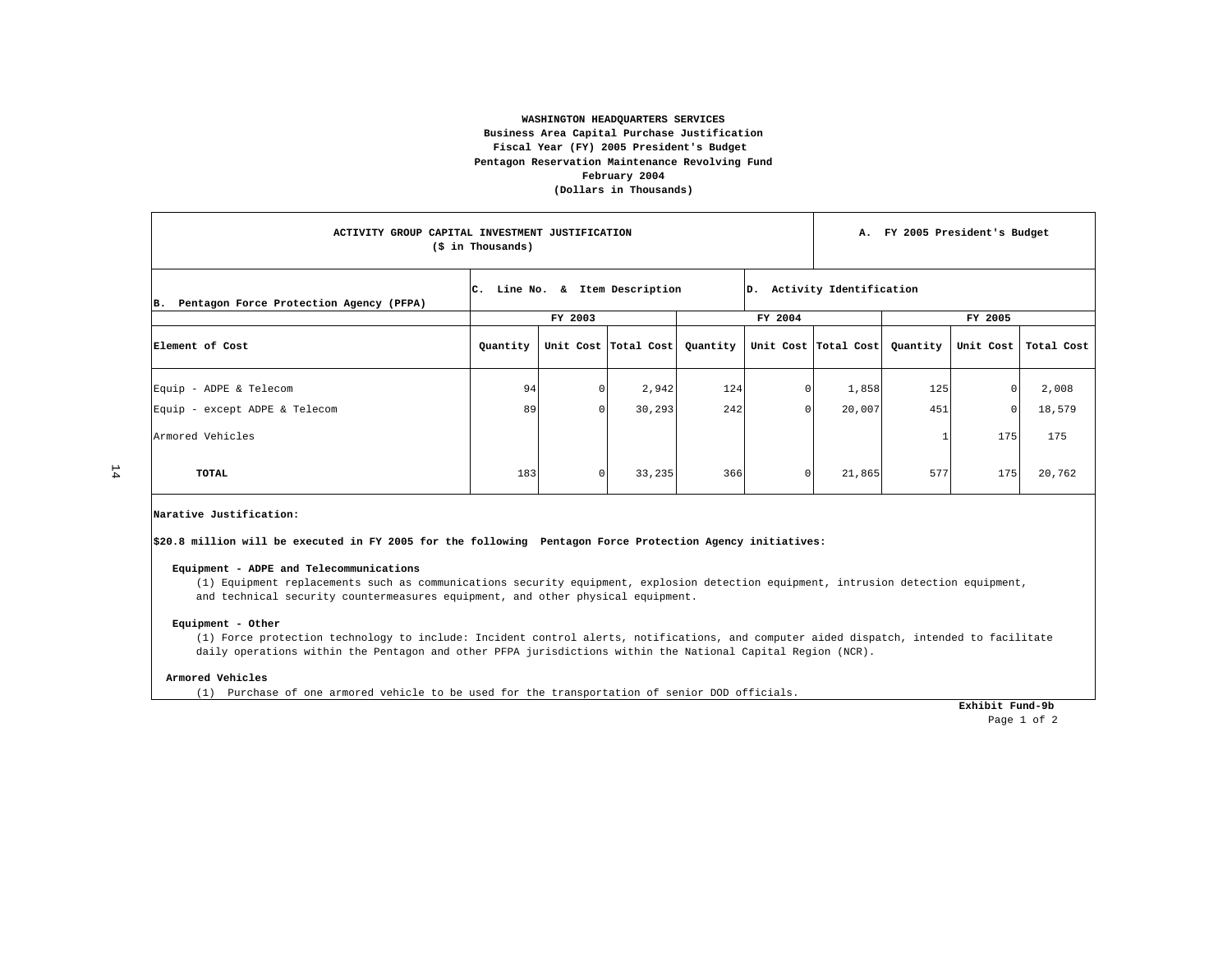| WASHINGTON HEADQUARTERS SERVICES<br>Business Area Capital Purchase Justification<br>Fiscal Year (FY) 2005 President's Budget<br>Pentagon Reservation Maintenance Revolving Fund<br>February 2004<br>(Dollars in Thousands) |          |         |                                |          |         |                            |          |           |            |
|----------------------------------------------------------------------------------------------------------------------------------------------------------------------------------------------------------------------------|----------|---------|--------------------------------|----------|---------|----------------------------|----------|-----------|------------|
| A. FY 2005 President's Budget<br>ACTIVITY GROUP CAPITAL INVESTMENT JUSTIFICATION<br>$(\xi in Theusands)$                                                                                                                   |          |         |                                |          |         |                            |          |           |            |
| Pentagon Renovation<br>B.                                                                                                                                                                                                  |          |         | C. Line No. & Item Description |          |         | D. Activity Identification |          |           |            |
|                                                                                                                                                                                                                            |          | FY 2003 |                                |          | FY 2004 |                            |          | FY 2005   |            |
| Element of Cost                                                                                                                                                                                                            | Quantity |         | Unit Cost Total Cost           | Quantity |         | Unit Cost   Total Cost     | Quantity | Unit Cost | Total Cost |
| Major Construction                                                                                                                                                                                                         |          |         | 295,000                        |          |         | 269,400                    |          |           | 381,002    |

**Narative Justification:**

 $\overline{5}$ 

#### **\$381.2 million will be obligated in FY 2005 for the following Penaton Renovation initiatives:**

1) Completion of the design and construction activities, including design, construction, energy management control system, lock hardware and security systems and interior signs for phases 3 and 4 of Wedge 2 and start up of Wedge 3 design and construction.

2) Construction management and quality assurance.

3) Information Management and Telecommunications planning, engineering management, acquisition and implementation activities.

4) Renovation acceleration.

5) Command Communications Survivability.

6) Completion of Life Safety initiatives in Wedge 2 and basement spaces to enhance life safety, fire suppression and blast resistance. Also includes the startup of Wedge 3 design and modifications.

7) Design and construction activities, including design, construction, energy management control system, lock hardware and security systems and interior signs for the Unified Command Center (UCC) and Resources and Situation Awareness Center (RSAC).

> **Exhibit Fund-9b**  Page 2 of 2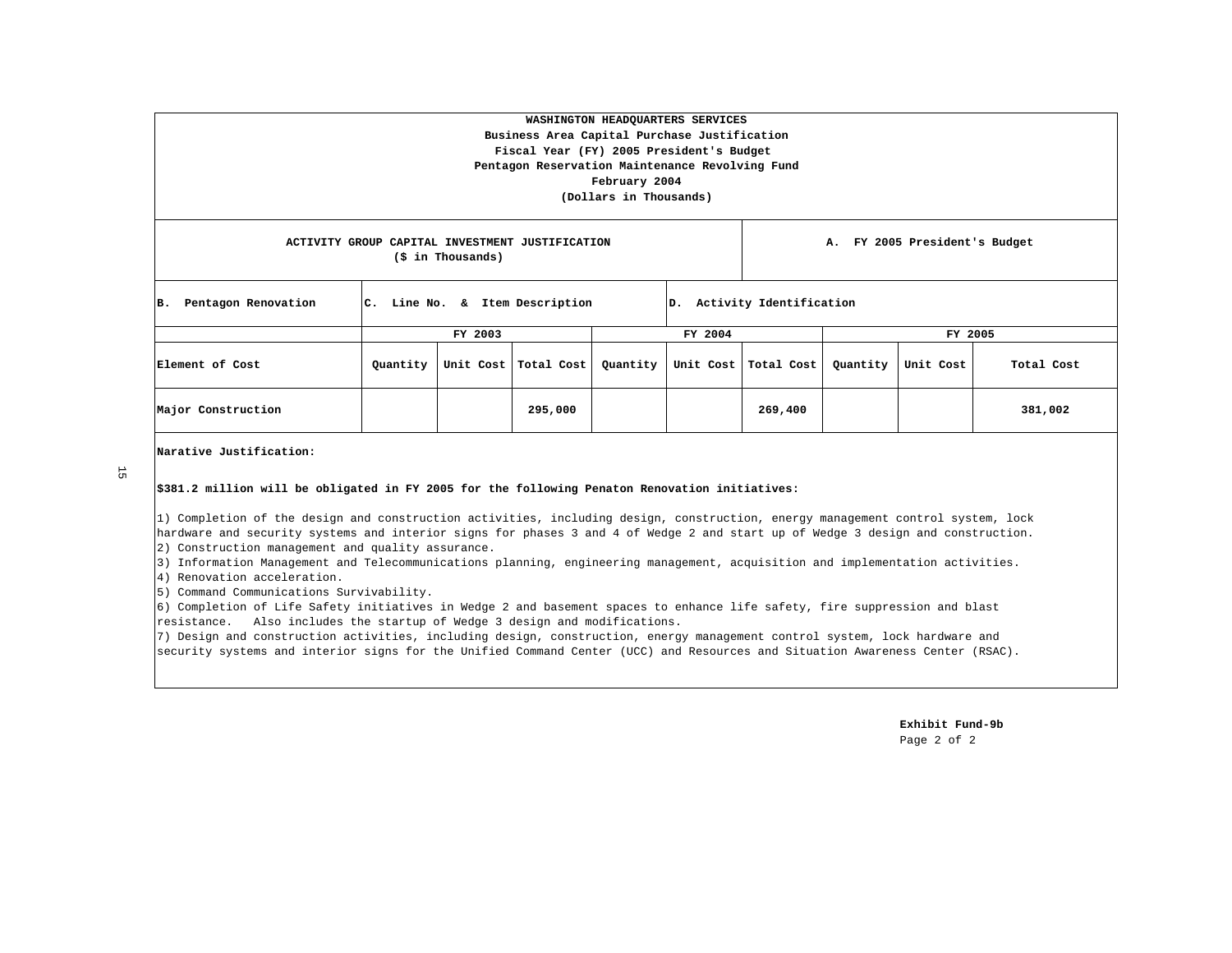## **WASHINGTON HEADQUARTERS SERVICES Summary of Operations Fiscal Year (FY) 2005 President's Budget Buildings Maintenance Fund**

#### **Overview:**

The Buildings Maintenance Fund (BMF) is a revolving fund that operates under authority of Section 2208 of Title 10, United States Code. The fund is responsible for standard level operation, maintenance, repair and security of two federally owned and 28 leased facilities that are managed by Washington Headquarters Services under GSA/DoD Interagency Agreements and are occupied by Department of Defense (DoD) military and/or civilian personnel. The BMF is designed to operate on a break-even basis and is dependent upon revenue generated from standard and above standard levels of service paid by DoD components to finance real property operations, security and administrative support. BMF facilities include, but are not limited to, those operated by WHS under delegation of authority from the General Services Administration (GSA).

The following activities are financed on a reimbursable basis through the BMF:

**Real Property Operations (RPO).** Includes all procedures needed for the effective, safe and efficient operation of all DoD managed buildings within the National Capital Region (NCR). Includes costs for cleaning, utilities, preventive maintenance, repairs, and force protection.

**Cleaning:** Includes expenses related to routine daytime and nighttime cleaning of offices and public areas. It also includes the costs of specialized cleaning services such as trash removal, recycling, and window washing.

**Utilities:** Includes the cost of all utilities (electricity, gas, water) used by the facility and its occupants.

**Maintenance:** Includes all expenses required for general repairs, maintenance, and upkeep of the facility. Repair and maintenance items include: elevators, heating, ventilation, air conditioning, electrical, structural/roof, plumbing, fire and life safety systems.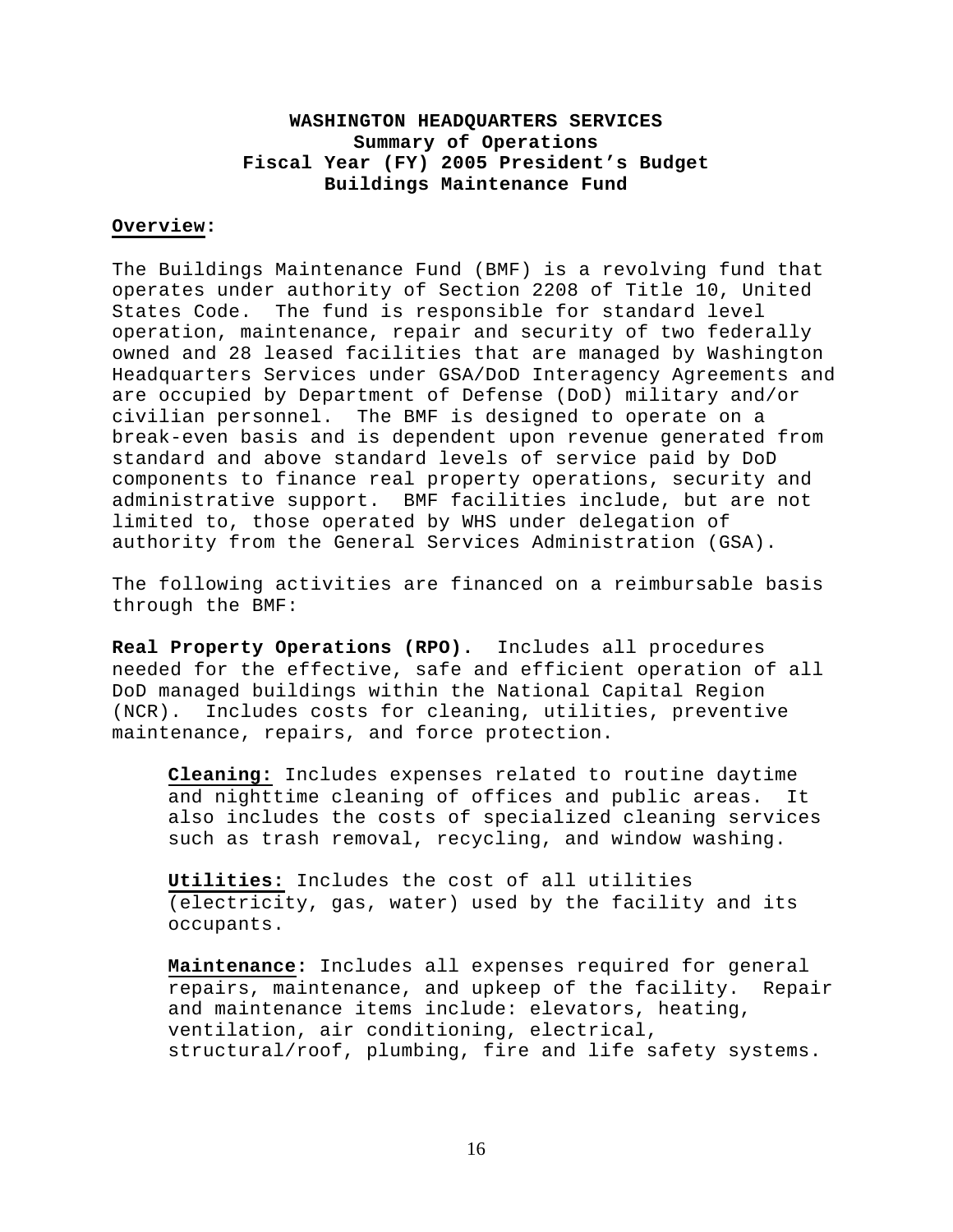**Repair:** Includes repair projects over \$10,000 and cyclic painting to maintain facilities at levels adequate to support assigned mission and to prevent deterioration and damage to buildings, their support systems and operating equipment. Repair projects are prioritized and accomplished within available resources.

**Force Protection:** Includes force protection, security, and law enforcement, as required for DoD-delegated managed facilities within the NCR. Force protection services are provided by the Pentagon Force Protection Agency on a reimbursable basis.

#### **Budget Highlights**

In the FY 2004 President's Budget, the Department proposed to finance the services provided by the BMF from the Pentagon Reservation Maintenance Revolving Fund (PRMRF), pending legislative authorization, and the budget exhibits were prepared accordingly. However, the legislative authorization did not materialize and the current budget estimate reflects the return of financing the services through the BMF. The increase in cost between FY 2003 and FY 2004 reflects the addition of PFPA security requirements, previously budgeted in the PRMRF, in support of delegated buildings, in addition to increase CBRN and guard service efforts. In FY 2004 and FY 2005 the Pentagon Force Protection Agency will continue to maintain and enhance the security of all DOD buildings within the National Capital Region. Enhancements to services provided to BMF customers in FY 2004 and FY 2005 will include: physical security, including on site contract guards at all buildings, antiterrorism force protection and CBRN protection.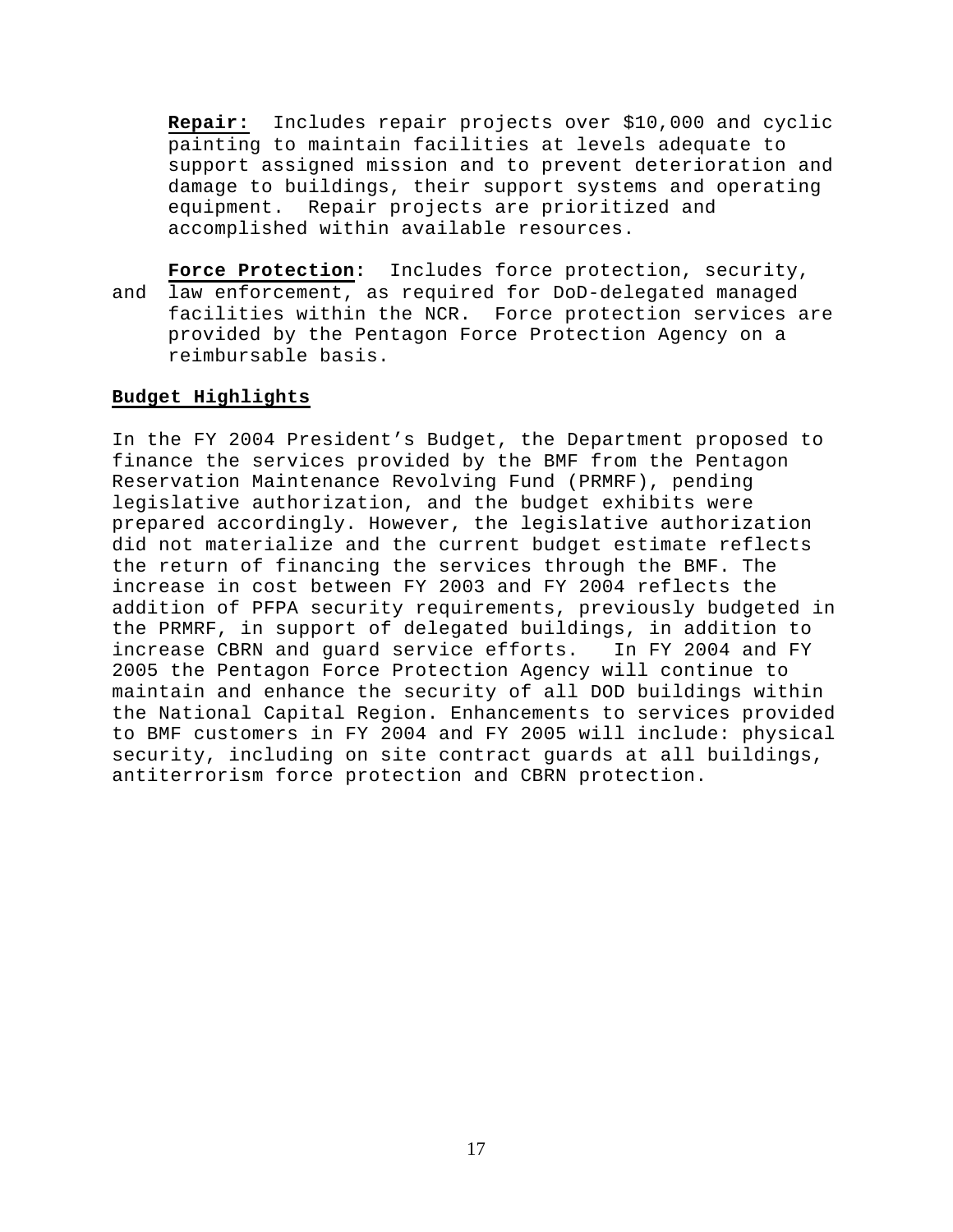#### **Washington HEADQUARTERS SERVICES Summary of Obligations Buildings Maintenance Fund (Dollars in Millions) Fiscal Year (FY) 2005 President's Budget February 2004**

|                                            | Cost of | Operations Annualization Price Growth & Other Operations<br>FY 2003 of Pay Raises |      |     |        | Program Cost of<br>Amount Changes FY 2004 |
|--------------------------------------------|---------|-----------------------------------------------------------------------------------|------|-----|--------|-------------------------------------------|
| Civilian Personnel Compensation            | 3.5     | 0.0                                                                               | 2.9% | 0.1 | 1.0    | 4.7                                       |
| Civilian Personnel Benefits                | 0.8     | 0.0                                                                               | 2.9% | 0.0 | 0.2    | 1.1                                       |
| Benefits to Former Employees               | 0.1     | 0.0                                                                               | 2.9% | 0.0 | 0.0    | 0.1                                       |
| Travel                                     | 0.0     |                                                                                   | 1.3% | 0.0 | 0.0    | 0.0                                       |
| Transportation                             | 0.0     |                                                                                   | 1.3% | 0.0 | 0.0    | 0.0                                       |
| Rent                                       | 2.2     |                                                                                   | 1.3% | 0.0 | $-1.1$ | 1.1                                       |
| Communication and Utilities                | 0.0     |                                                                                   | 1.3% | 0.0 | 1.1    | 1.1                                       |
| Printing                                   | 0.0     |                                                                                   | 1.3% | 0.0 | 0.0    | 0.0                                       |
| Other Services                             | 25.9    |                                                                                   | 1.3% | 0.3 | 11.4   | 37.6                                      |
| Supplies and Materials                     | 1.2     |                                                                                   | 1.3% | 0.0 | $-1.1$ | 0.1                                       |
| Equipment                                  | 0.3     |                                                                                   | 1.3% | 0.0 | 5.7    | 5.9                                       |
| Interest/Dividend                          | 0.0     |                                                                                   | 1.3% | 0.0 | 0.0    | 0.0                                       |
| (Includes Above<br>TOTAL COST<br>Standard) | 33.9    | 0.0                                                                               |      | 0.5 | 17.3   | 51.7                                      |

 **Exhibit FUND-1** Page 1 of 2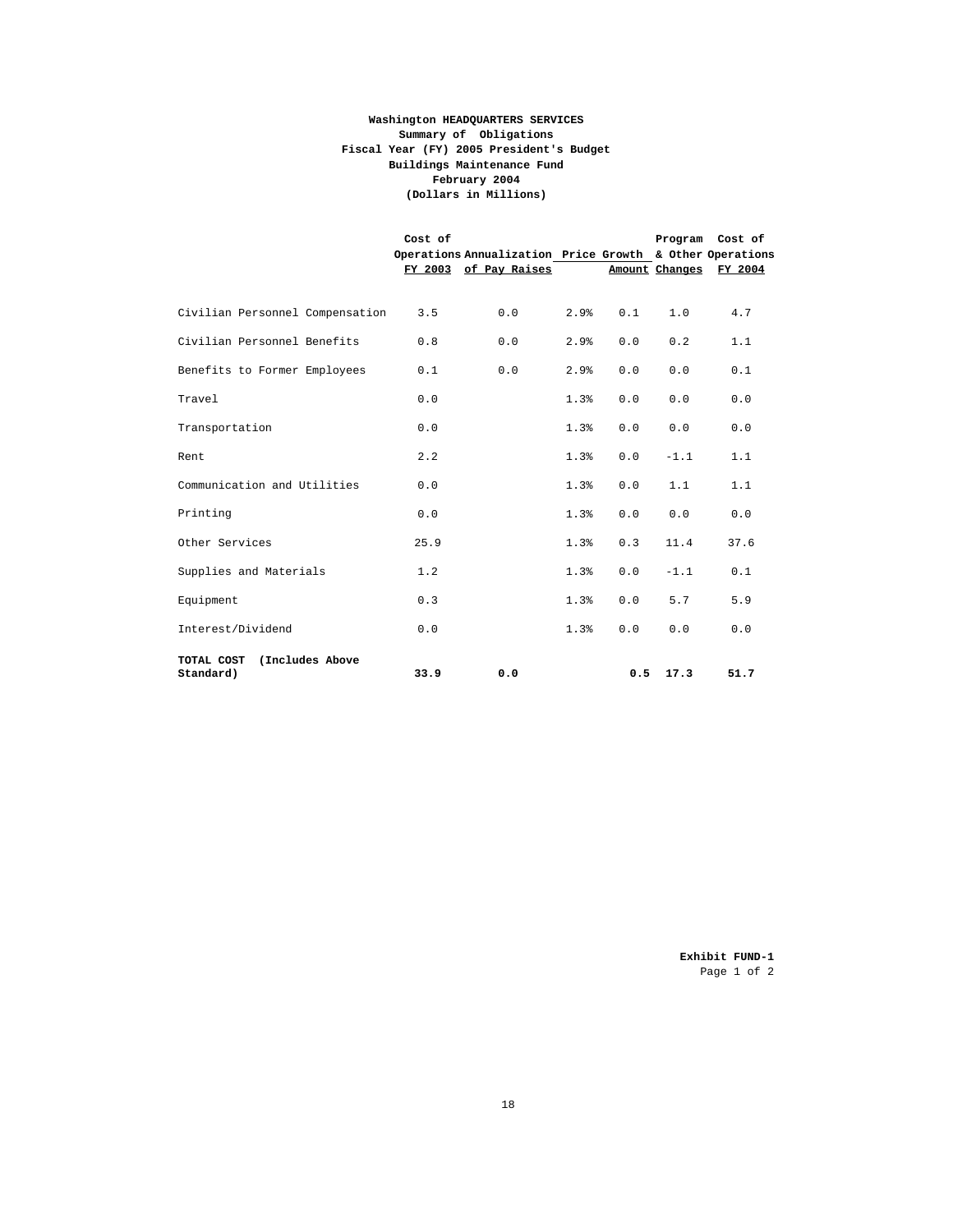#### **Washington HEADQUARTERS SERVICES Summary of Obligations Buildings Maintenance Fund (Dollars in Millions) Fiscal Year (FY) 2005 President's Budget February 2004**

|                                            | Cost of |                                                          |      |     | Program Cost of |         |
|--------------------------------------------|---------|----------------------------------------------------------|------|-----|-----------------|---------|
|                                            |         | Operations Annualization Price Growth & Other Operations |      |     |                 |         |
|                                            |         | FY 2004 of Pay Raises                                    |      |     | Amount Changes  | FY 2005 |
|                                            |         |                                                          |      |     |                 |         |
| Civilian Personnel Compensation            | 4.7     | 0.1                                                      | 1.1% | 0.1 | 0.0             | 4.8     |
| Civilian Personnel Benefits                | 1.1     | 0.0                                                      | 1.1% | 0.0 | 0.0             | 1.1     |
| Benefits to Former Employees               | 0.1     | 0.0                                                      | 1.1% | 0.0 | 0.0             | 0.1     |
| Travel                                     | 0.0     |                                                          | 1.4% | 0.0 | 0.0             | 0.0     |
| Transportation                             | 0.0     |                                                          | 1.4% | 0.0 | 0.0             | 0.0     |
| Rent                                       | 1.1     |                                                          | 1.4% | 0.0 | 0.0             | 1.1     |
| Communication and Utilities                | 1.1     |                                                          | 1.4% | 0.0 | 0.0             | 1.1     |
| Printing                                   | 0.0     |                                                          | 1.4% | 0.0 | 0.0             | 0.0     |
| Other Services                             | 37.6    |                                                          | 1.4% | 0.5 | 2.8             | 41.0    |
| Supplies and Materials                     | 0.1     |                                                          | 1.4% | 0.0 | 0.0             | 0.1     |
| Equipment                                  | 5.9     |                                                          | 1.4% | 0.1 | 0.7             | 6.8     |
| Interest/Dividend                          | 0.0     |                                                          | 1.4% | 0.0 | 0.0             | 0.0     |
| TOTAL COST<br>(Includes Above<br>Standard) | 51.7    | 0.1                                                      |      | 0.7 | 3.6             | 56.1    |

 **Exhibit FUND-1** Page 2 of 2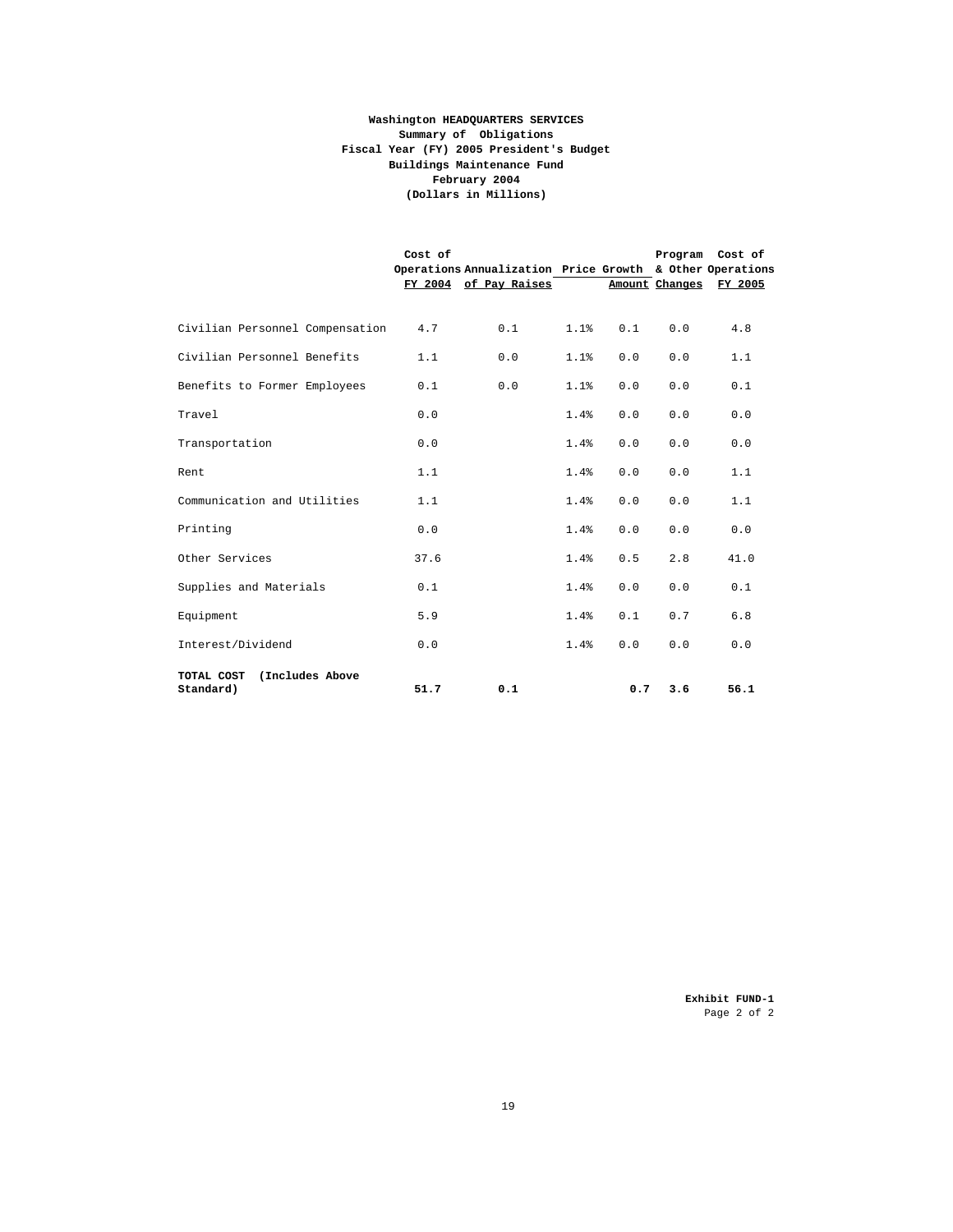#### **(Dollars in Millions) WASHINGTON HEADQUARTERS SERVICES Fiscal Year (FY) 2005 President's Budget Buildings Maintenance Fund Source of New Orders and Revenue February 2004**

|                                       | <u>FY 2003</u> | FY 2004 | <u>FY 2005</u> |
|---------------------------------------|----------------|---------|----------------|
| 1. Funded Customer Orders             |                |         |                |
| a. Rent Orders from DoD Components:   |                |         |                |
| Department of the Air Force           | 0.2            | 1.3     | 1.3            |
| Department of the Army                | 10.3           | 15.2    | 17.5           |
| United States Marine Corp             |                |         |                |
| Department of the Navy                | 1.0            | 6.6     | 6.5            |
| Subtotal Military Departments         | 11.5           | 23.1    | 25.3           |
| Defense-Wide                          |                |         |                |
| CMA                                   | 0.1            | 0.9     | 0.9            |
| DCMA                                  | 0.1            | 0.9     | 0.9            |
| DECA                                  | 0.1            | 0.2     | 0.2            |
| <b>DFAS</b>                           | 0.1            | 0.7     | 0.7            |
| DIA                                   | 0.6            | 1.0     | 1.0            |
| <b>DISA</b>                           | 0.5            | 2.5     | 2.6            |
| DLA                                   | 0.1            | 0.7     | 1.1            |
| <b>DSS</b>                            | 0.0            | 0.1     | 0.1            |
| <b>DTRA</b>                           | 1.3            | 2.2     | 2.2            |
| WHS (Includes OSD)                    | 9.2            | 5.1     | 6.2            |
| Subtotal Defense-Wide                 | 12.1           | 14.3    | 16.0           |
| b. Total DoD Rent Orders              | 23.6           | 37.4    | 41.3           |
| c. Other Orders:                      |                |         |                |
| Above Standard Services               |                |         |                |
| Building Services and                 | 10.3           | 14.3    | 14.8           |
| Space Adjustments                     |                |         |                |
| Subtotal Above Standard Services      | 10.3           | 14.3    | 14.8           |
| Orders Non-DoD Agencies               | 0.0            | 0.0     | 0.0            |
| Other                                 | 0.0            | 0.0     | 0.0            |
| Subtotal Non-DoD Agencies and Others: | 10.3           | 14.3    | 14.8           |
| d.<br>Total New Orders:               | 33.9           | 51.7    | 56.1           |
|                                       |                |         |                |

**Exhibit Fund 11**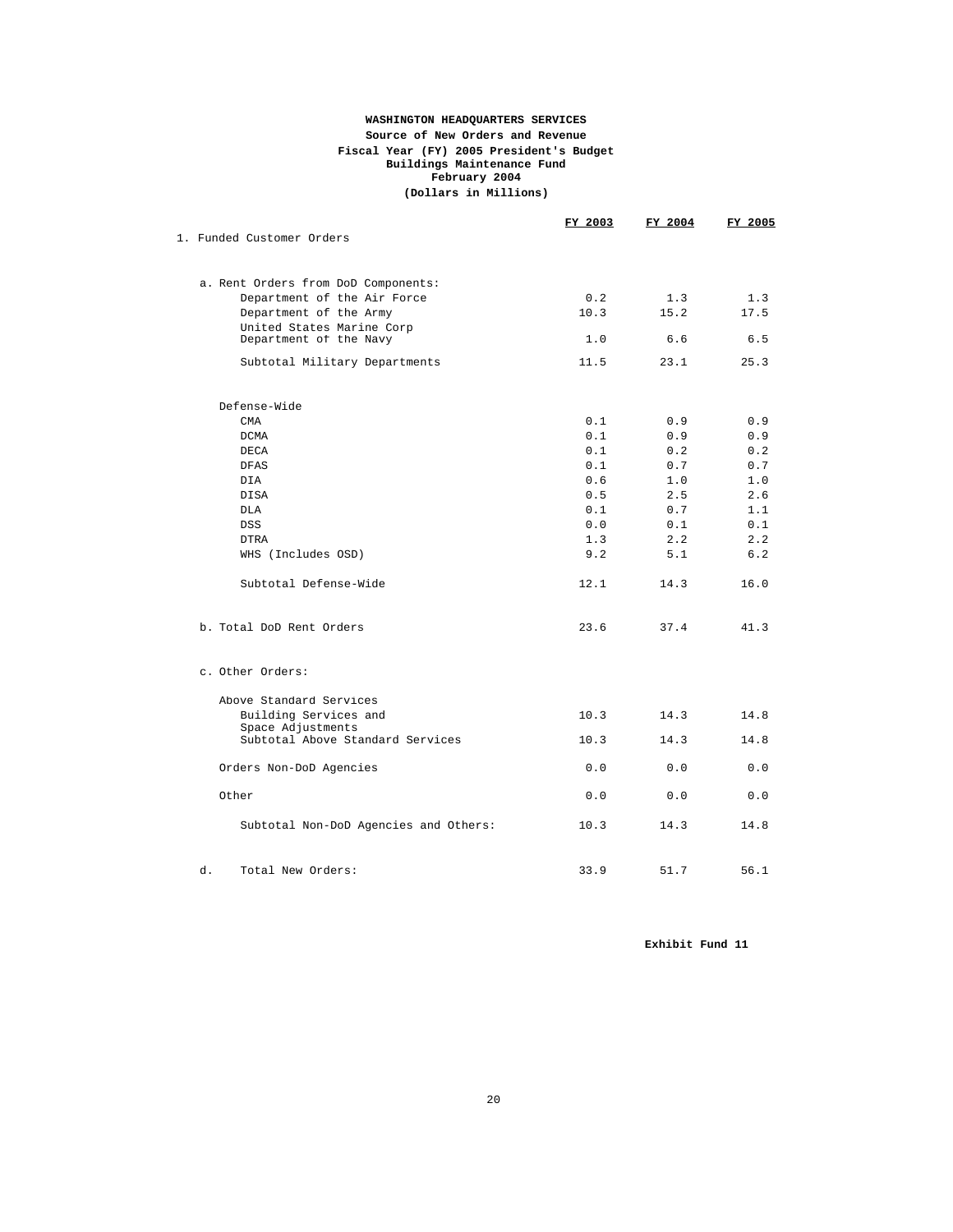## **WASHINGTON HEADQUARTERS SERVICES Revenue and Expenses Fiscal Year (FY) 2005 President's Budget (Dollars in Millions) Buildings Maintenance Fund February 2004**

|                                               | FY 2003 | FY 2004 | FY 2005 |
|-----------------------------------------------|---------|---------|---------|
| Revenue - Standard                            | 23.6    | 37.4    | 41.3    |
| Revenue - Above Standard                      | 10.3    | 14.3    | 14.8    |
| Total Revenue                                 | 33.9    | 51.7    | 56.1    |
| Standard Level Operating Expenses:            |         |         |         |
| Real Property Operations                      |         |         |         |
| Cleaning                                      | 1.0     | 1.1     | 1.1     |
| Maintenance                                   | 0.2     | 1.1     | 1.2     |
| Utilities and Fuels                           | 1.4     | 2.0     | 2.1     |
| Other Building Services                       | 0.8     | 0.5     | 0.5     |
| Administrative - RE&F                         | 7.5     | 7.5     | 7.6     |
| Repairs (over \$10,000)                       | 0.3     | 0.5     | 0.6     |
| Protection:                                   |         |         |         |
| Administration and Operations                 | 0.1     | 0.1     | 0.1     |
| Security Services                             | 12.3    | 14.5    | 14.7    |
| <b>CBRN</b>                                   | 0.0     | 10.1    | 13.4    |
| Total Standard Services                       | 23.6    | 37.4    | 41.3    |
| Above Standard Reimbursable Expenses:         |         |         |         |
| Cleaning                                      | 1.0     | 1.0     | 1.0     |
| Maintenance                                   | 1.0     | 1.0     | 1.0     |
| Utilities and Fuels                           | 1.3     | 1.3     | 1.3     |
| Space Adjustments, Post Renovation            |         |         |         |
| Furniture and Other<br>Administrative         | 5.9     | 8.5     | 8.6     |
| Protection                                    | 1.1     | 2.5     | 2.9     |
| Total Above Standard                          | 10.3    | 14.3    | 14.8    |
|                                               |         |         |         |
| Total Operating Expenses                      | 33.9    | 51.7    | 56.1    |
| Operating Result                              | 0.0     | 0.0     | 0.0     |
| Other Factors Affecting Net Operating Results | 0.0     | 0.0     | 0.0     |
| Net Operating Results                         | 0.0     | 0.0     | 0.0     |

**Exhibit FUND-14**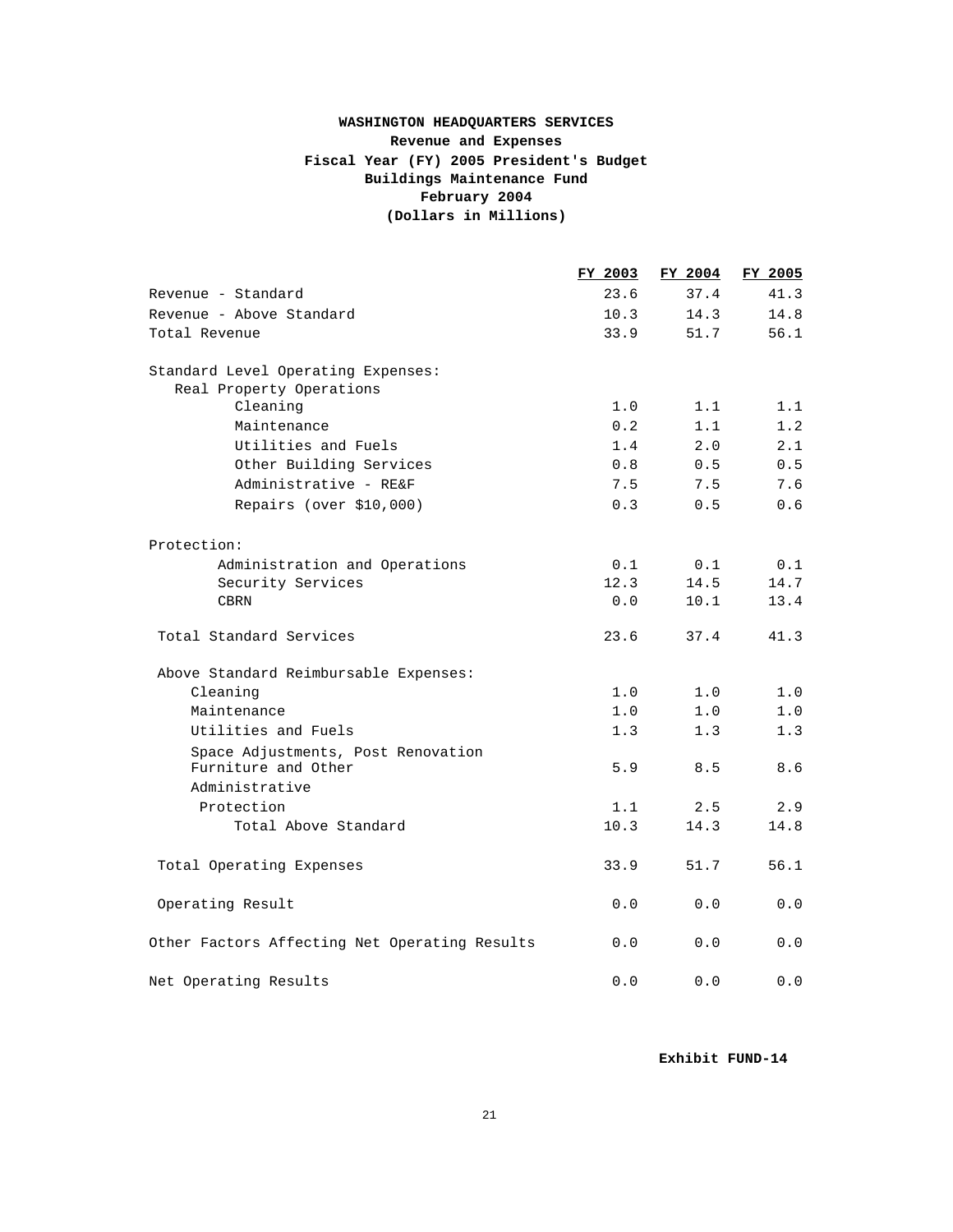## **WASHINGTON HEADQUARTERS SERVICES Fiscal Year (FY) 2005 President's Budget Summary Statement Buildings Maintenance Fund (Dollars in Millions) February 2004**

|         |             |        |         |      | DISBURSEMENTS BY FISCAL YEAR |      |      |      |      |      |      |
|---------|-------------|--------|---------|------|------------------------------|------|------|------|------|------|------|
|         | Obligations | Orders | Revenue | Cost | FY03                         | FY04 | FY05 | FY06 | FY07 | FY08 | FY09 |
| FY 2003 | 33.9        | 33.9   | 33.9    | 33.9 | 19.5                         | 11.8 | 2.1  | 0.5  | 0.0  | 0.0  | 0.0  |
| FY 2004 | 51.7        | 51.7   | 51.7    | 51.7 |                              | 27.5 | 13.5 | 8.2  | 2.0  | 0.5  | 0.0  |
| FY 2005 | 56.1        | 56.1   | 56.1    | 56.1 |                              |      | 30.0 | 19.9 | 3.4  | 2.2  | 0.6  |
| Total:  |             |        |         |      |                              |      |      |      |      |      |      |
| FY 2003 | 33.9        | 33.9   | 33.9    | 33.9 | 19.5                         | 11.8 | 2.1  | 0.5  | 0.0  | 0.0  | 0.0  |
| FY 2004 | 51.7        | 51.7   | 51.7    | 51.7 |                              | 27.5 | 13.5 | 8.2  | 2.0  | 0.5  | 0.0  |
| FY 2005 | 56.1        | 56.1   | 56.1    | 56.1 |                              |      | 30.0 | 19.9 | 3.4  | 2.2  | 0.6  |
|         |             |        |         |      |                              |      |      |      |      |      |      |

| Cash: |         | BOY  | Collections | Disb. | <b>EOY</b> |
|-------|---------|------|-------------|-------|------------|
|       | FY 2003 | 16.8 | 27.7        | 28.6  | 15.9       |
|       | FY 2004 | 15.9 | 43.4        | 43.5  | 15.8       |
|       | FY 2005 | 15.8 | 47.1        | 47.2  | 15.7       |

**Exhibit PR-2**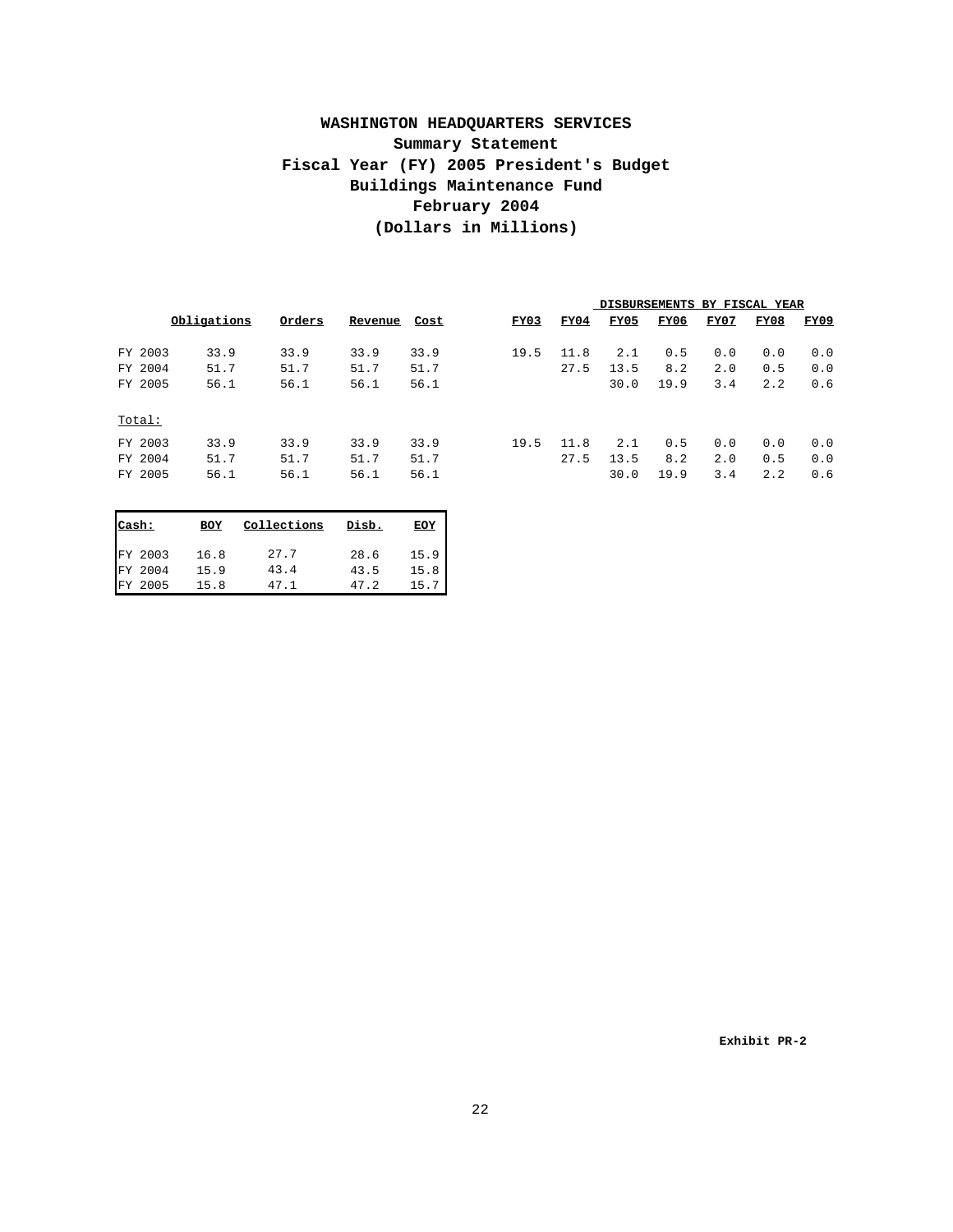#### **WASHINGTON HEADQUARTERS SERVICES Buildings Maintenance Fund Fiscal Year (FY) 2005 President's Budget Cost of Basic Services February 2004**

|                                                              | FY 2003                          |                            | FY 2004                          |                              |                                  | FY 2005                    |
|--------------------------------------------------------------|----------------------------------|----------------------------|----------------------------------|------------------------------|----------------------------------|----------------------------|
| PROGRAM                                                      | Workload<br>(Avg. Sq.<br>$Ft.$ ) | Cost<br>per<br>$Sq. Ft.**$ | Workload<br>(Avg. Sq.<br>$Ft.$ ) | Cost<br>per<br>$Sq.$ $Ft.**$ | Workload<br>(Avg. Sq.<br>$Ft.$ ) | Cost<br>per<br>$Sq. Ft.**$ |
| Cleaning                                                     | 876,405                          | \$1.14                     | 881,798                          | \$1.25                       | 881,798                          | \$1.25                     |
| Maintenance                                                  | 2,565,447                        | \$0.08                     | 2,572,994                        | \$0.43                       | 2,572,994                        | \$0.47                     |
| Utilities & Fuels                                            | 1,891,842                        | \$0.74                     | 1,437,617                        | \$1.39                       | 1,437,617                        | \$1.46                     |
| Administrative                                               | 5,104,285                        | \$1.47                     | 4,656,620                        | \$1.61                       | 4,656,620                        | \$1.63                     |
| Other Building Svcs                                          | 5, 104, 285                      | \$0.16                     | 4,656,620                        | \$0.11                       | 4,656,620                        | \$0.11                     |
| Protection                                                   | 4,590,415                        | \$0.02                     | 4,590,415                        | \$0.02                       | 4,590,415                        | \$0.02                     |
| Administrative Cost as<br>Percent of Total Program<br>Cost * |                                  | 4.80%                      |                                  | 5.38%                        |                                  | 4.84%                      |

\* The percentage change for the Administrative cost as a percentage of total program cost is attributed to changes for the GSA cost each year.

\*\* Unit Cost per Square Foot Excludes Reimbursable Above Standard Services

**Exhibit PR - 1**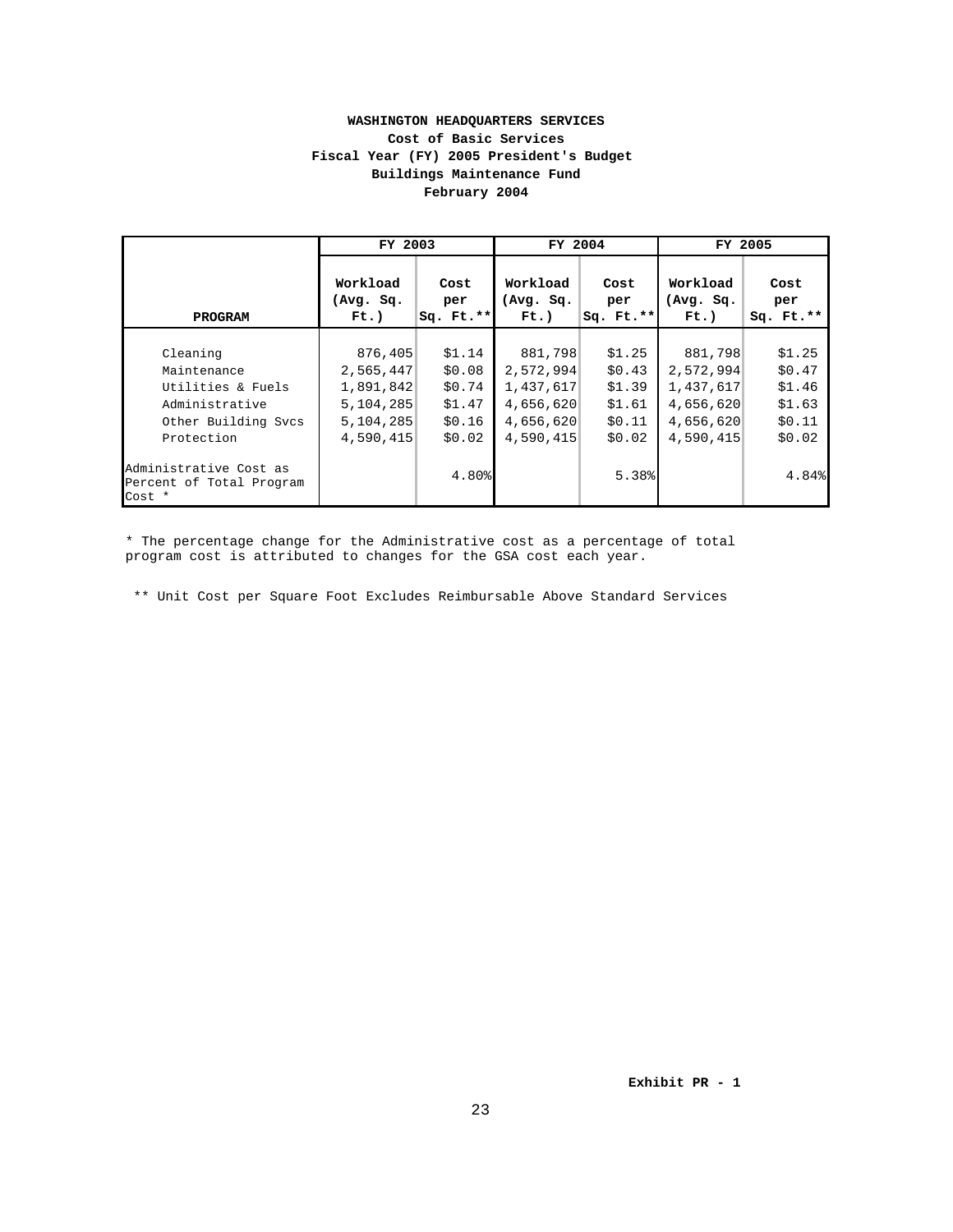## **DEFENSE LOGISTICS AGENCY Transaction Fund Defense National Stockpile Center FISCAL YEAR (FY) 2005 PRESIDENT'S BUDGET Overview**

The National Defense Stockpile (NDS) operates under the authority of the Strategic and Critical Stock Piling Act (50 U.S.C. 98 et seq.). The Stock Piling Act provides that strategic and critical materials are stockpiled in the interest of national defense to preclude a dangerous and costly dependence upon foreign sources of supply in times of a national emergency. The Defense National Stockpile Center (DNSC) administers the acquisition, storage, management, and disposal of the NDS.

This submission recognizes that the international commodities market is subject to fluctuation and is at times volatile. Recently depressed commodity prices and demand started to recover during the last half of FY 2003. The recovery is continuing at a record pace in most commodities. DNSC is experiencing high prices for certain commodities. For example Cobalt was selling at \$11.00 per pound in the beginning of

FY 2003 it is now at \$30.00 per pound and climbing.

DNSC now anticipates that 28 sites will remain at the end of FY 2004 with material to be sold. This is revised down from 31 sites. The revision is primarily due to increased demand for DNSC commodities and strong prices. The number of storage sites with commodities for sale by the end of Fiscal Years 2004 through FY 2009 is updated as follows:

|                     |  | FY 04 FY 05 FY 06 FY 07 FY 08 FY09 |  |  |
|---------------------|--|------------------------------------|--|--|
| Storage Sites 28 23 |  |                                    |  |  |

It should be noted that selling all of the material at a storage site does not necessarily mean that the site has been vacated. There is often a delay, especially for bulk commodities, between the sale of the material and actual shipment. In addition, a site may require environmental cleanup before it can be vacated.

DNSC's sales program has been revised to reflect current market conditions. Staffing levels are in line with workload. However, DNSC continues to re-evaluate organizational structures for both headquarters and the depots, staffing levels, and temporary and outsourcing

24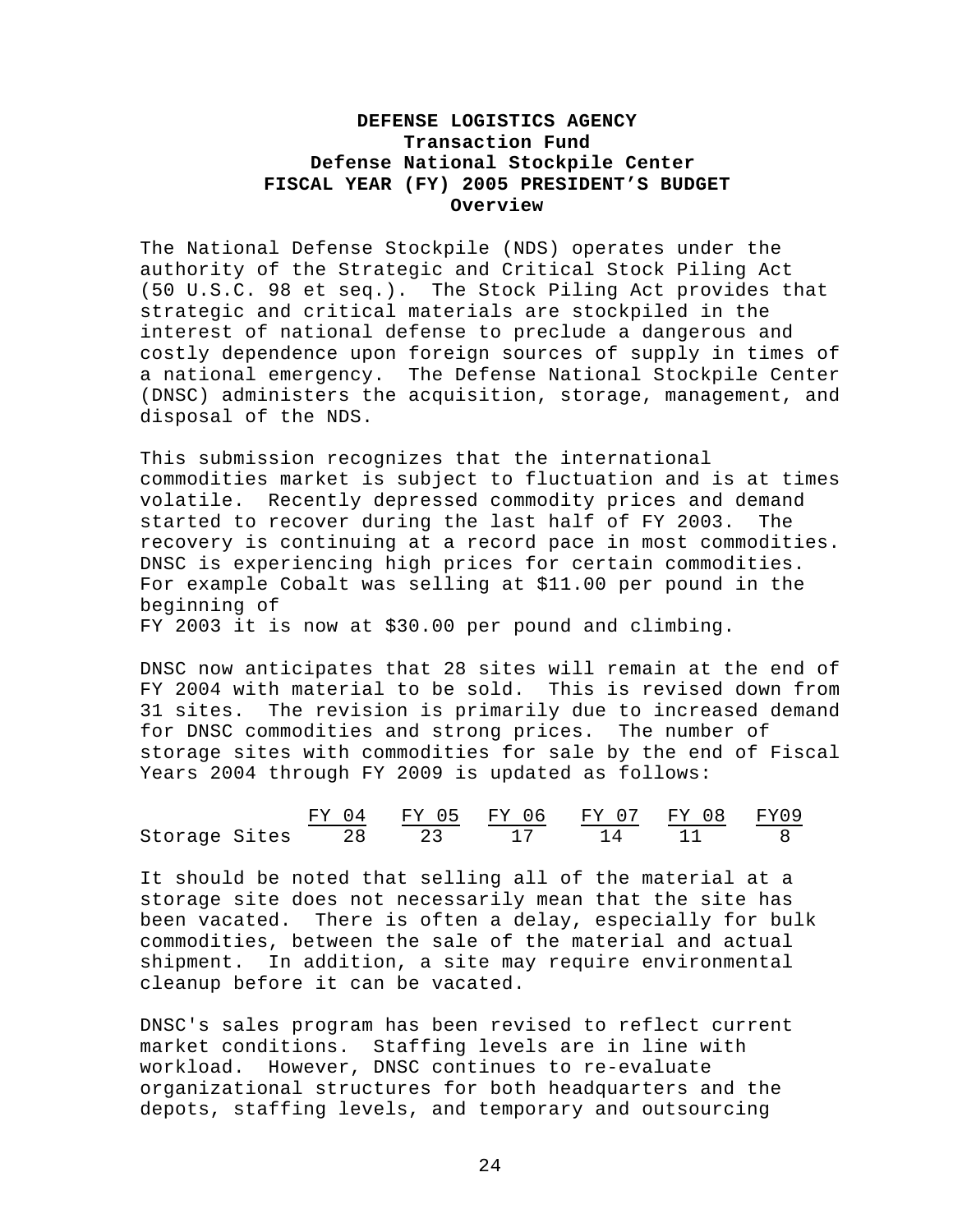hiring options in order to address heavier than anticipated workload due to increased sales and delivery activity.

The sales plan reflects the six categories of authorized programs and also includes what is currently in proposed legislation:

Authorized

- ♦ Principal Sales Program
- ♦ Foreign Military Sales Program
- ♦ Treasury and HHS Program
- ♦ Treasury General Fund Program
- ♦ Spectrum/Military Benefits Program
- ♦ WWII Memorial & Treasury General Fund Program

| Sales $(\frac{1}{2}$ in millions) | FY 2003 | FY 2004 FY 2005 |         |
|-----------------------------------|---------|-----------------|---------|
| Principal Sales Program           | \$98.9  | \$132.8         | \$85.6  |
| Foreign Military Sales Program    | \$33.8  | \$29.9          | \$5.8   |
| Treasury & HHS Program            | \$51.0  | \$13.5          | \$0.0   |
| Treasury General Fund Program     | \$27.1  | \$21.0          | \$59.2  |
| Spectrum / Military Benefits      | \$4.9   | 37.2            | \$27.8  |
| Program                           |         |                 |         |
| WWII Memorial                     | \$18.3  | \$15.0          | \$12.4  |
| Total Sales                       | \$234.0 | \$240.4         | \$190.8 |

Payments are summarized in the following chart. See individual program for details.

| Payments (\$ in millions)      | FY 2003 | FY 2004 | FY 2005 |
|--------------------------------|---------|---------|---------|
| Foreign Military Sales Program | \$28.5  | \$25.0  | \$28.2  |
| Treasury & HHS Program         | \$47.4  | \$24.7  | \$19.3  |
| Treasury General Fund Program  | \$22.3  | \$24.2  | \$27.6  |
| Spectrum / Military Benefits   | \$0.6   | \$31.7  | \$30.6  |
| Program                        |         |         |         |
| WWII Memorial                  | \$17.8  | \$15.0  | \$9.1   |
| Total Payments                 | \$116.6 | \$120.6 | \$114.8 |

#### **Principal Sales Program**

DNSC's Principal Sales program consists of disposals of commodities that were considered excess to the needs of national security prior to FY 1996. In May 1995, the Under Secretary of Defense (Economic Security) released a report on DNSC requirements that reduced Stockpile goal commodities from \$6.0 billion to \$24 million. The remaining inventory was considered excess to the needs of the national defense.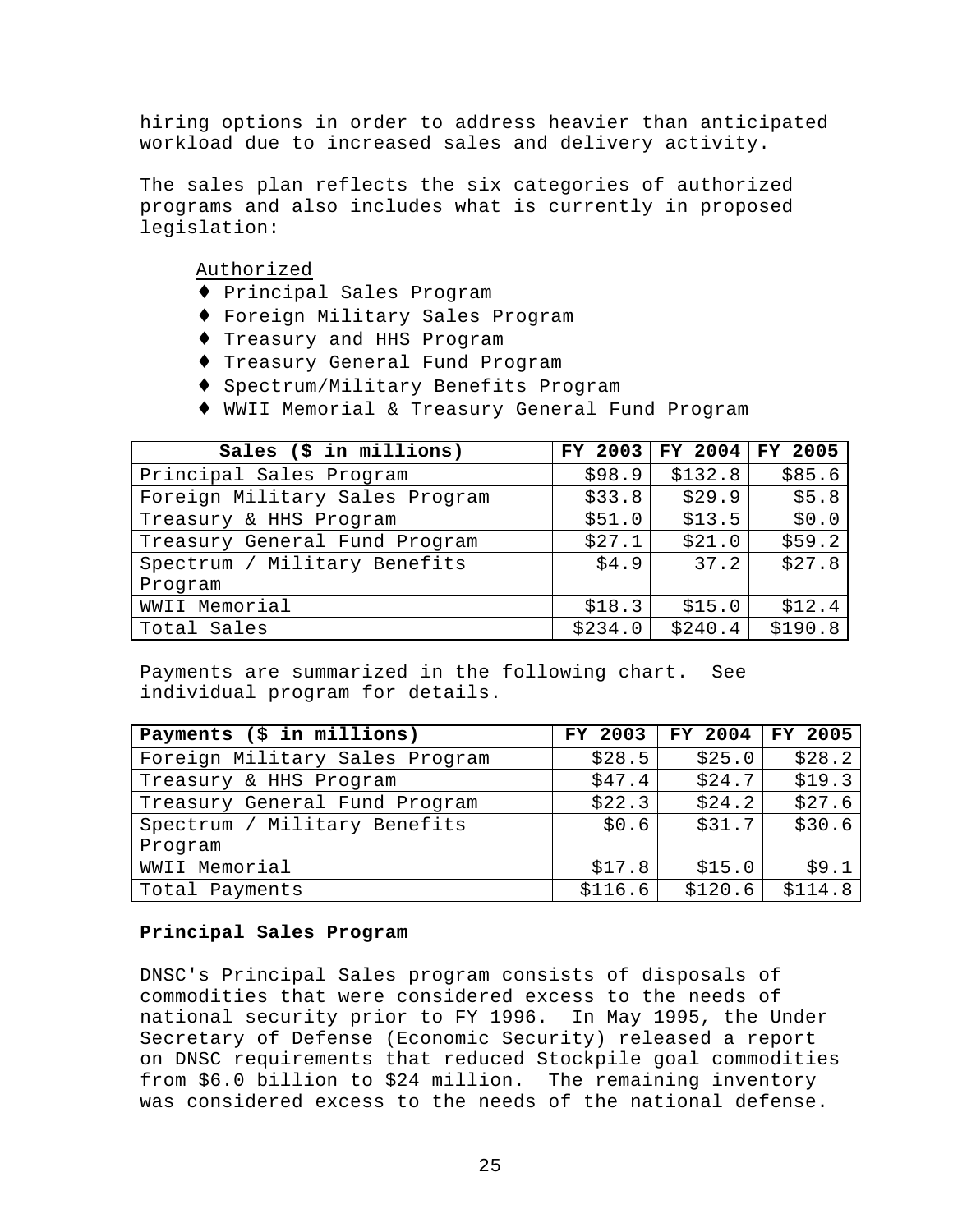#### **Foreign Military Sales Program**

The FY 1997 Defense Authorization Act, P.L. 104-201, authorized additional disposals to offset losses to the U.S. Treasury that would be incurred due to reduced charges to buyers in the Foreign Military Sales (FMS) program. A provision of the Federal Acquisition and Reform Act (FARA), P.L.104-106, permits the President to waive charges for non-recurring R&D and production costs for FMS sales from DoD stocks. This provision was intended to increase FMS sales, increase production quantities, and ultimately to reduce the cost of equipment procured by the Services. The provision requires offsetting legislation before costs could be waived. The Stockpile FMS program fulfills this requirement by generating anticipated receipts of \$612 million by the end of FY 2006. P.L. 106-65, Defense Authorization Act for FY 2000, increased the funds to be paid from \$612 million (previously authorized in P.L104-201) to \$720 million. The following commodities and tonnage were authorized:

| Aluminum                | 62,881 short tons        |
|-------------------------|--------------------------|
| Cobalt                  | 26,000,000 pounds        |
| Columbium Ferro         | 930,911 pounds contained |
| Germanium Metal         | 40,000 kilograms         |
| Indium                  | 35,000 troy ounces       |
| Palladium               | 15,000 troy ounces       |
| Platinum                | 10,000 troy ounces       |
| Rubber, Natural         | 125,138 long tons        |
| Tantalum, Various types | 796,000 pounds contained |

The sale of this material has generated proceeds of \$574.2 million through FY 2003. DNSC anticipates cumulative total of \$634.5 million by the end of FY 2006. The projection for FY 2004 is \$25.0 million and \$28.2 million for FY 2005. Receipts are to be paid from the National Defense Stockpile Transaction Fund (T-Fund) and deposited into the general fund of the U.S. Treasury as receipts are realized. DNSC will pay current fiscal year collections to Treasury at the end of each fiscal year.

#### **Treasury and HHS Sales Program**

The FY 1999 Defense Authorization Act, P.L. 105-261 authorized additional disposals of commodities. The receipts from these sales are to be paid from the T-Fund and deposited into the U.S. Treasury. A portion of the receipts will be paid to the Secretary of Health and Human Services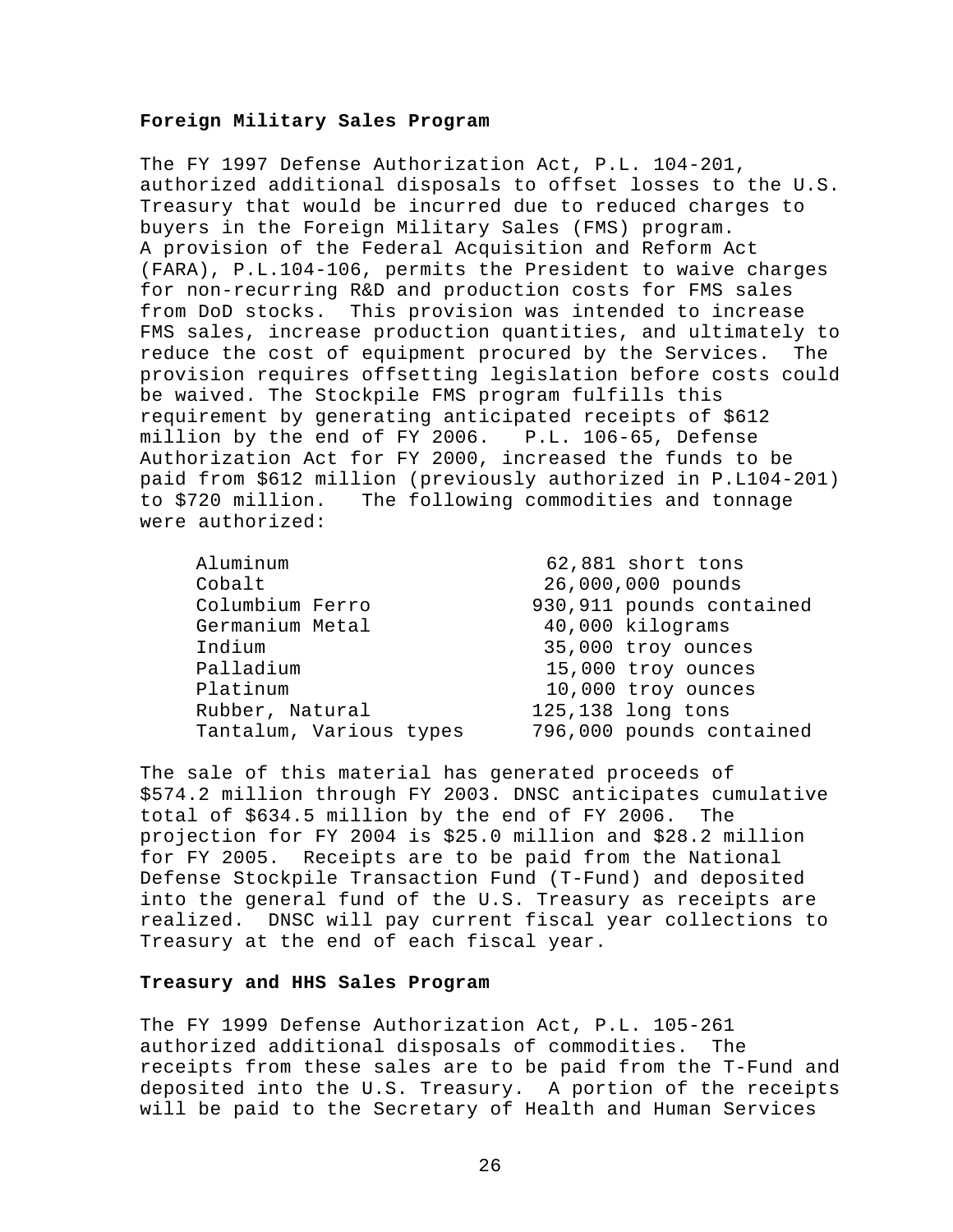to be credited in the manner determined by the Secretary to the Federal Hospital Insurance Fund and the Federal Supplementary Medical Insurance Trust Fund. P.L. 106-398, Defense Authorization Act for FY 2001, increased the funds to be paid from \$590 million (previously authorized in P.L. 105-261) to \$720 million for the HHS & Treasury General Fund. P.L. 107-107, Defense Authorization Act for FY 2002, increased the funds to be paid from \$720 million (previously authorized in P.L. 106-398) to \$770 million by the end of FY 2006. DNSC has paid \$733.2 million through September 2003. Projections indicate that DNSC may pay \$24.7 million during FY 2004 and \$19.3 million in FY 2005. DNSC will pay current fiscal year collections to Treasury as the end of each fiscal year.

The following commodities and tonnage were authorized:

Bauxite Refractory 29,000 long calcined ton Beryllium Metal 100 short tons Chromite Chemical 34,000 short dry tons Chromite Refractory 159,000 short dry tons Chromium Ferroalloy 125,000 short tons Columbium Carbide Powder 21,372 pounds Columbium Concentrates 1,733,454 pounds Columbium Ferro 249,396 pounds Columbium Metal—Ingots 161,123 pounds Diamond, Stones 3,000,000 carats Germanium Metal 28,198 kilograms Graphite Natural Ceylon Lump 5,492 short tons Indium 14,248 troy ounces Mica Muscovite Block 301,000 pounds Mica Phlogopite Block 130,745 pounds Platinum 439,887 troy ounces Platinum-Iridium 4,450 troy ounces Platinum-Palladium 750,000 troy ounces Tantalum Carbide Powder 22,688 pounds Tantalum Metal Ingots 125,000 pounds Tantalum Metal Powder 125,000 pounds Tantalum Minerals 1,751,364 pounds Tantalum Oxide 122,730 pounds Tungsten Carbide Powder 2,032,896 pounds Tungsten Ferro 2,024,143 pounds Tungsten Metal Powder 1,898,009 pounds Tungsten Ores & Concentrates 76,358,235 pounds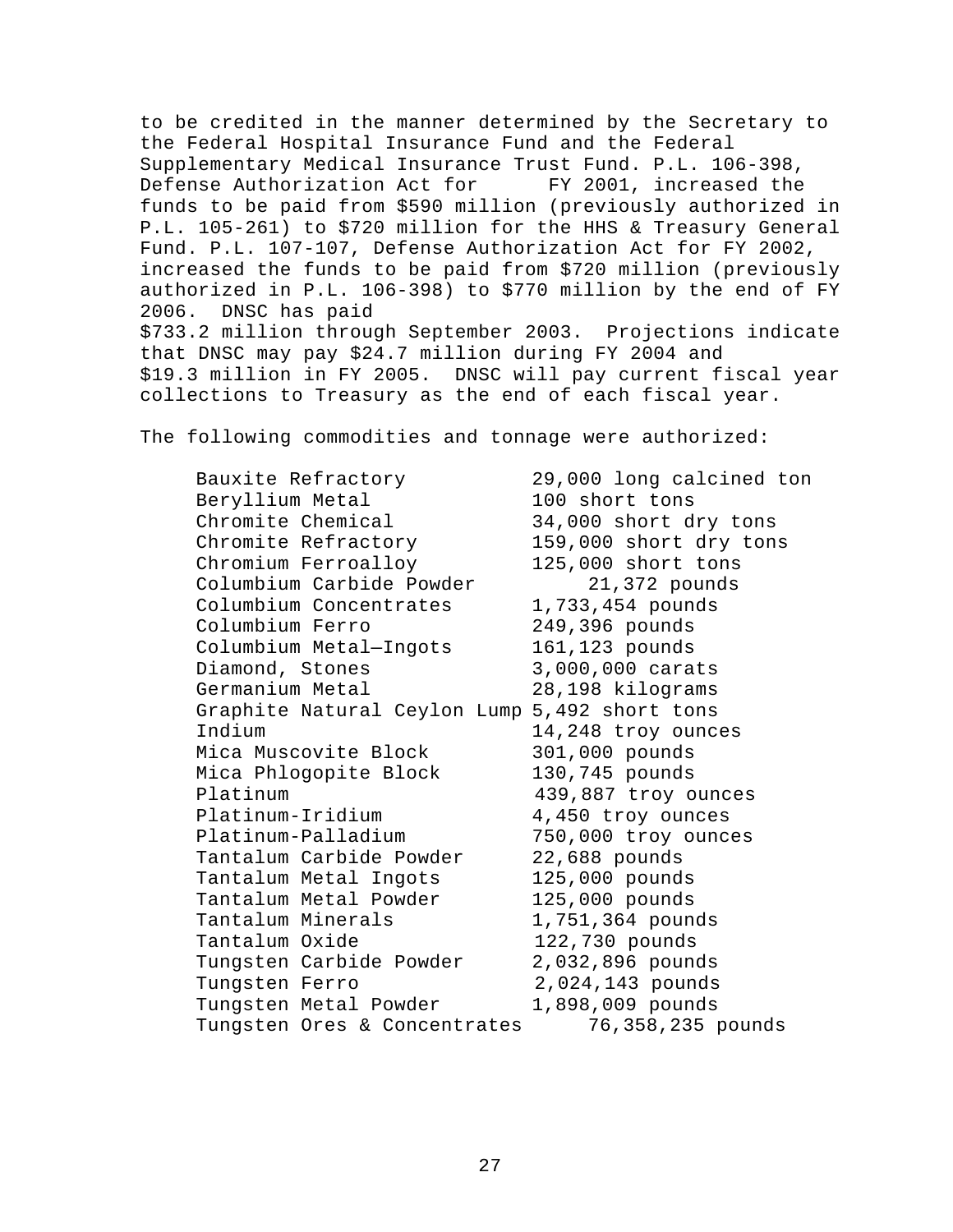#### **U.S. Treasury General Fund Sales Program**

The FY 1998 Defense Authorization Act, P.L. 105-85 authorized additional disposals of cobalt. DNSC projects collections of \$102 million by the end of FY 2007, subject to market fluctuation. P.L. 106-65, Defense Authorization Act for FY 2000, decreased the funds to be paid from \$102 million (previously authorized in P.L. 105-85) to \$101 million. P. L. 107-107 Defense Authorization Act for FY 2002, accelerated disposals to begin in FY 2002 instead of FY 2003 in order to avoid potential market disruption. The sale of this material has generated proceeds of \$32.8 million through FY 2003, and will generate an anticipated cumulative total of \$101 million by the end of FY 2007. Projections indicate that DNSC may pay \$24.2 million during FY 2004 and \$27.6 million in FY 2005. The receipts from these sales are to be paid from the T-Fund and deposited into the U.S. Treasury.

#### **Spectrum/Military Benefits Sales Program**

The FY 2000 Defense Authorization Act, P. L. 106-65 authorized additional disposals of commodities. Congress authorized an additional \$300 million in Stockpile sales over the same time period. P. L. 108-136 Defense Authorization Act for FY 2004, increased the funds to be paid from \$300 million to \$450 million by the end of FY 2013.

The receipts from sales are to be paid from the T-Fund and deposited into the U.S. Treasury. The following commodities and tonnage were authorized:

| Beryllium Metal      | 250 short tons      |
|----------------------|---------------------|
| Chromium ferro alloy | 496,204 short tons  |
| Chromium metal       | 5,000 short tons    |
| Palladium            | 497,271 troy ounces |

The sale of this material has generated proceeds of \$284.1 million through FY 2003, and is anticipated to generate a cumulative total of \$450 million by the end of FY 2013, subject to market fluctuation. Projections indicate that DNSC may pay \$31.7 million during FY 2004 and \$30.6 million in FY 2005. DNSC will pay all current fiscal year collections to Treasury at the end of each fiscal year.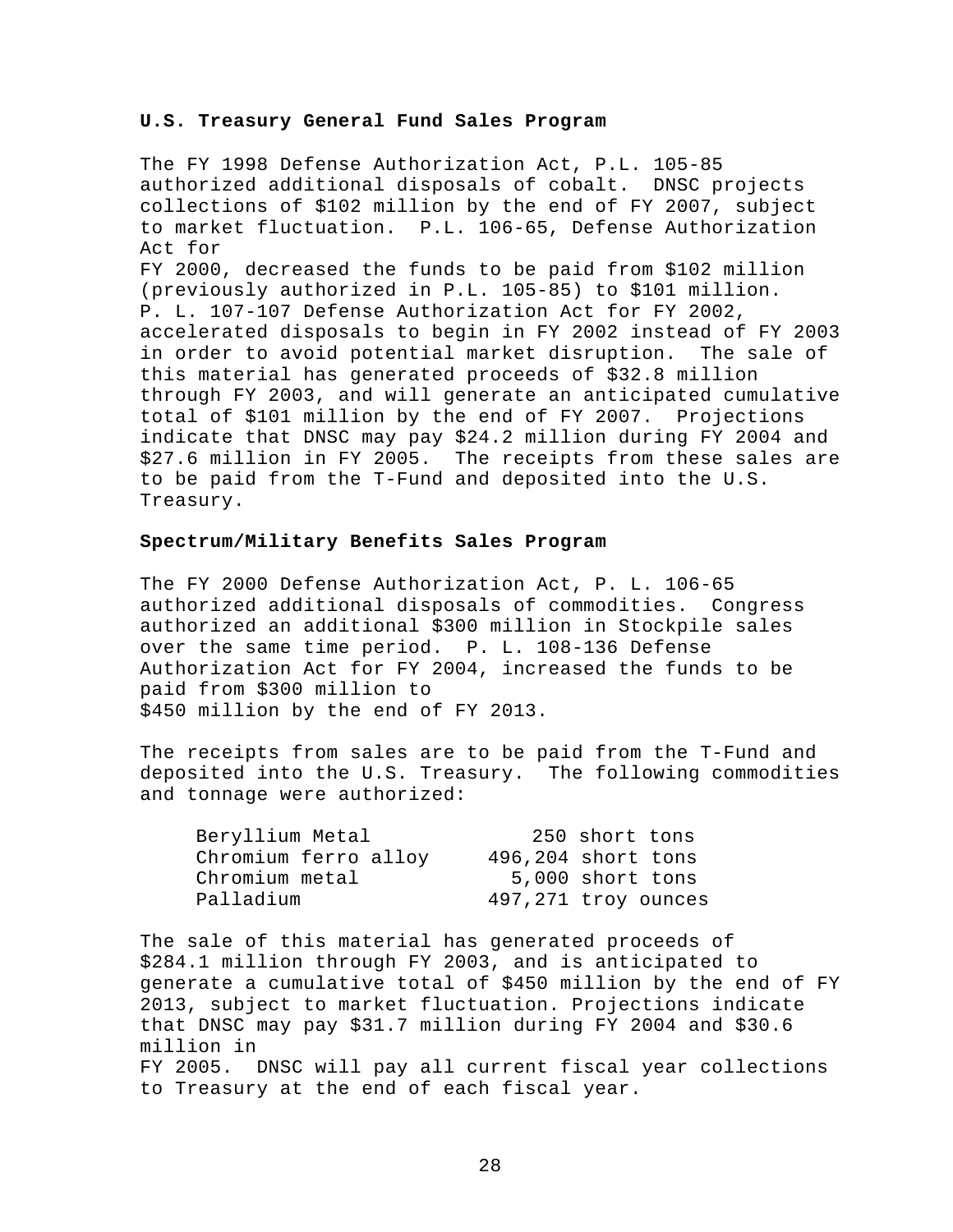#### **WWII Memorial & Treasury General Fund Sales Program**

P. L. 106-398, Defense Authorization Act for FY 2001 authorized a new program to sell 30,000 short tons of titanium by September 30, 2010. Proceeds of \$6 million (\$4 million in FY 2001 and \$2 million in FY 2002) were paid to the American Battle Monuments Commission for the World War II Memorial. The sale of this material has generated proceeds of \$49.7 million through FY 2003, and is anticipated to generate a cumulative total of \$101.4 million by the end of FY 2008.

#### **Budget Highlights**

## **Operations Obligations:**

#### **Labor**

Projected salary costs are \$15.9 million for FY 2004 to support 202 FTE's. In FY 2005, salary costs are projected to be \$14.4 million to support 182 FTE's. These projections are consistent with the previous downsizing plans.

#### **Non-Labor**

Projected rent costs are decreasing in FY 2004 by \$3 million and in FY 2005 by \$5.5 million as DNSC vacates storage space.

DNSC is striving to reduce real property maintenance requirements as its inventory and sites decline. The maintenance requirements in FY 2004 are \$2.6 million and in FY 2005 \$2.4 million.

#### **Environmental**

The DNSC Depot environmental program is integrated with the phased storage site closure schedule. Environmental actions are phased to minimize disruption to storage site operations.

Costs for storm water management, remedial investigations, environmental studies and site cleanups total \$4.7 million for FY 2005. Forty-five (28 active sites and 17 sites that still require environmental cleanup) depots remain and are being addressed as materials are sold and the sites and or specific areas become vacated. Once vacated, cleanups can begin with coordination of State regulators and property owners.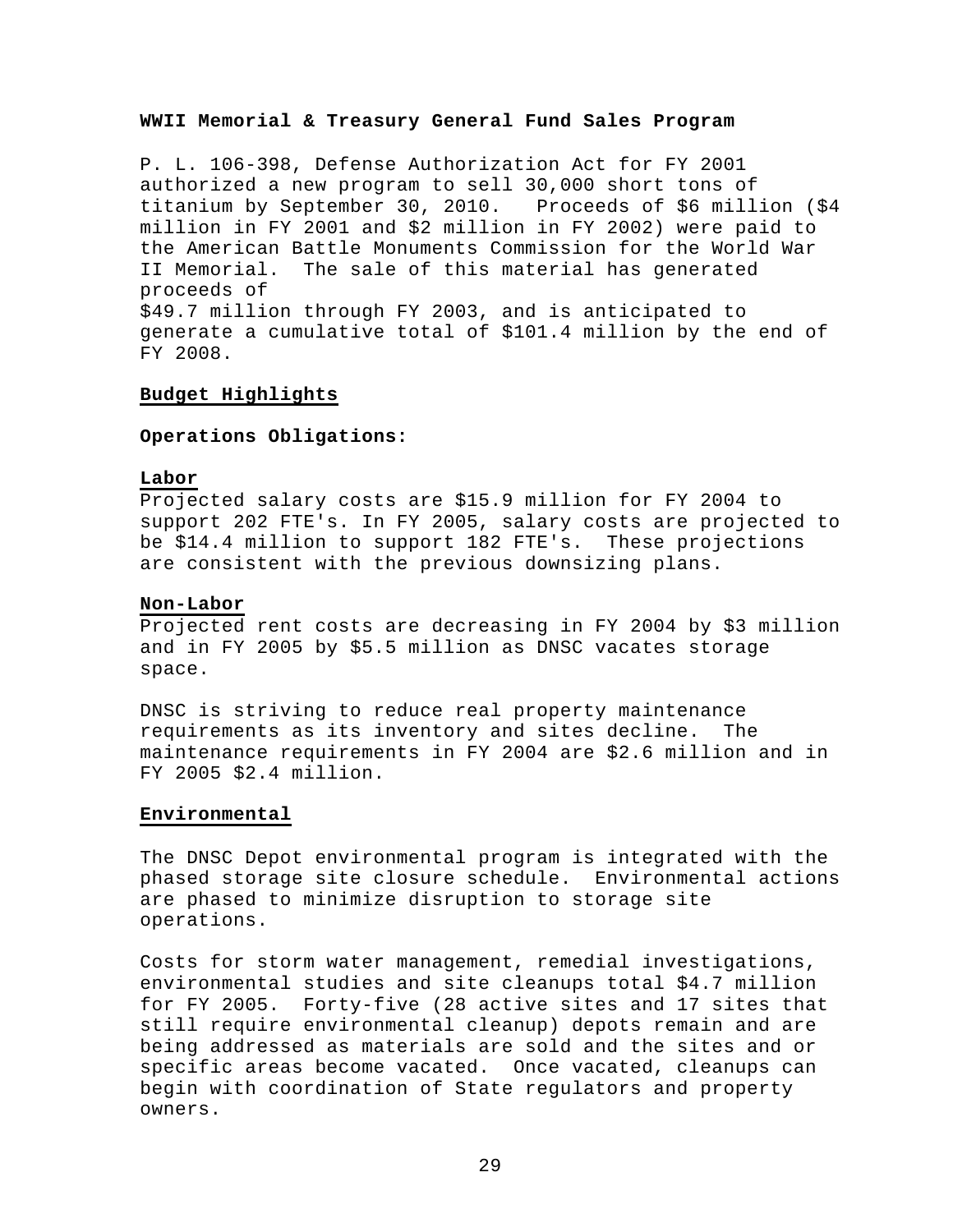Other environmental costs are centered on mercury disposition and thorium nitrate disposition. The Final Mercury Management Environmental Impact Statement (MMEIS) is scheduled for public release in early spring 2004. The MMEIS will determine how DNSC will manage its mercury inventory in the future. Costs have been identified and estimated to be \$1.6 million per year starting in 2006 for 40 years or as long as consolidation is the preferred alternative.

Thorium nitrate has been determined not to be a mixed waste which reduces the environmental liability. The additional testing performed in 2002 - 2003 determined that processing the thorium nitrate would not be necessary thus substantial cost avoidance (\$40 million - \$50 million, not including disposal) was realized. DNSC's continued cooperative work with Oak Ridge National Laboratory and the Department of Energy (DOE) will allow DNSC to pay/return the material to the ownership of the DOE for burial at the Nevada Test site. This action eliminates DNSC and the DoD future environmental liability. A contract was awarded in late 2003 for \$3.7 million for the necessary work to package and transport the entire inventory to the site, the final transportation and disposal costs at the site will continue in FY 2005 and estimated at \$3.7 million. The complete cost of the thorium nitrate disposition contract should stay below \$20 million.

Other Environmental costs include training; permits and fees; sampling and analysis; hazardous and solid waste disposal; external environmental audits; recycling; conservation; underground storage tanks; and air permits constitute the remainder of the environmental budget.

| Highlights (\$ in millions) | FY 2003 | FY 2004 | FY 2005 |
|-----------------------------|---------|---------|---------|
| Labor                       | \$15.9  | \$15.9  | \$14.4  |
| Non-Labor                   | \$58.4  | \$53.8  | \$45.3  |
| Rent                        | \$13.9  | \$12.2  | \$6.7   |
| Real Property               | \$8.1   | \$2.6   | \$2.4   |
| Maintenance                 |         |         |         |
| Environmental               | \$9.2   | \$15.0  | \$9.9   |
| Thorium Nitrate Project     | \$3.7   | \$4.5   | \$3.7   |
| Mercury                     | \$1.5   | \$0.5   | \$1.5   |
| Remaining Costs             | \$4.0   | \$10.0  | \$4.7   |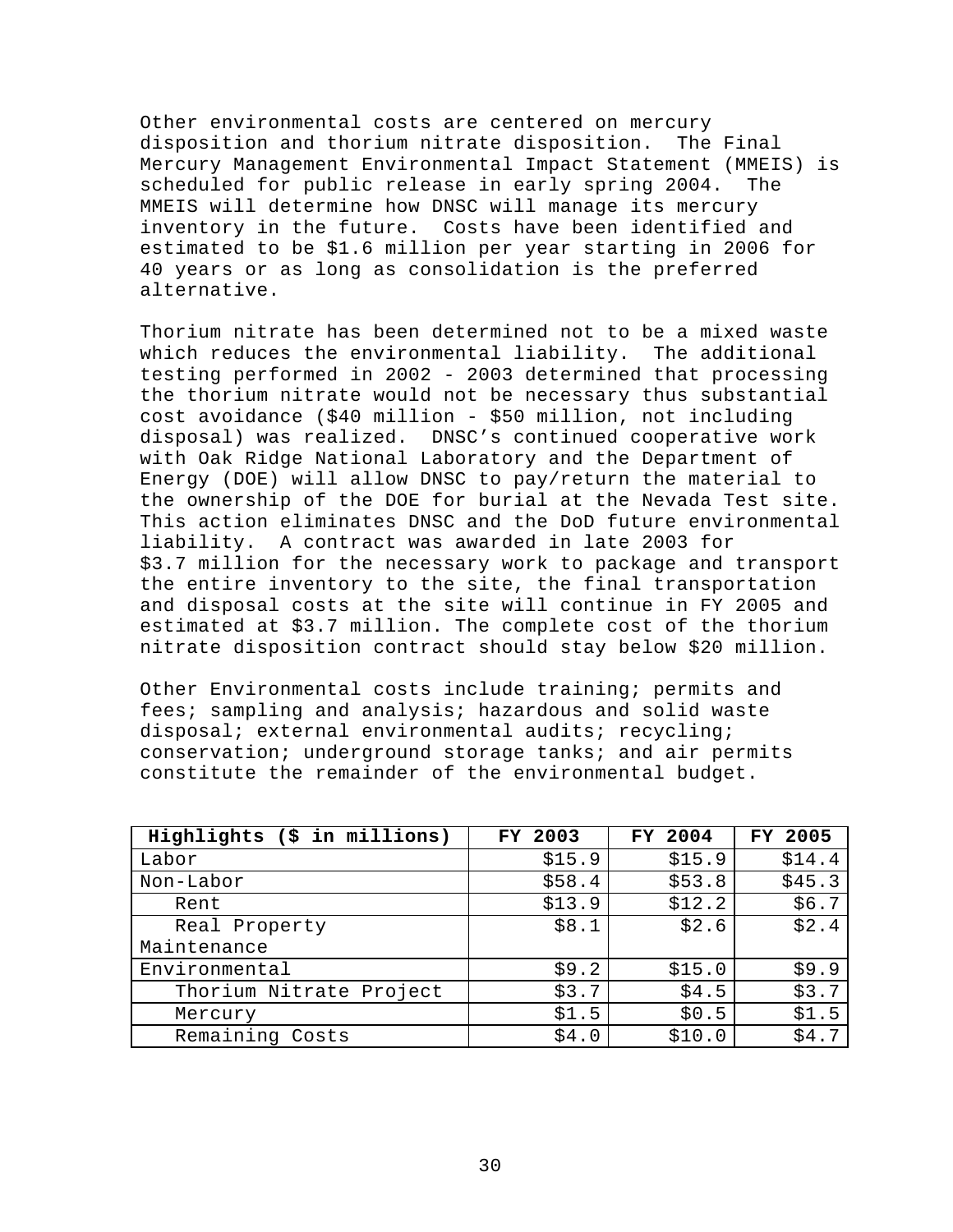## **February 2004 (Dollars in Million) Stockpile Financial Status Report DEFENSE LOGISTICS AGENCY Transaction Fund National Defense Stockpile Center FISCAL YEAR (FY) 2005 PRESIDENT'S BUDGET**

|                                                       |                      | FY 2003 FY 2004 FY 2005 |                      |
|-------------------------------------------------------|----------------------|-------------------------|----------------------|
| Treasury Cash Balance, End of Prior Year              | 667.5                | 785.1                   | 857.1                |
| Collections                                           | 291.9                | 262.9                   | 234.0                |
| Disbursements<br>Labor<br>Non-Labor                   | 57.7<br>13.9<br>43.8 | 70.3<br>15.4<br>54.9    | 56.7<br>14.0<br>42.7 |
| Payments:                                             |                      |                         |                      |
| DOD (Military Services)<br>FMS                        | 28.5                 | 0.0 0.0<br>25.0         | 0.0<br>28.2          |
| Treasury (HHS)<br>Cobalt TGF                          | 47.4<br>22.3         | 24.7<br>24.2            | 19.3<br>27.6         |
| Treasury (Spectrum)<br>WWII Memorial                  | 0.6<br><u>17.8</u>   | 31.7<br><u> 15.0</u>    | 30.6<br>9.1          |
| Total Payments                                        | 116.6                | 120.6                   | 114.8                |
| Environmental Clean-up Liability<br>Other Liabilities | 103.0<br>43.3        | 190.9<br>41.8           | 171.5<br>33.8        |
| Cash Balance                                          | 785.1                | 857.1                   | 919.6                |

Exhibit SP-1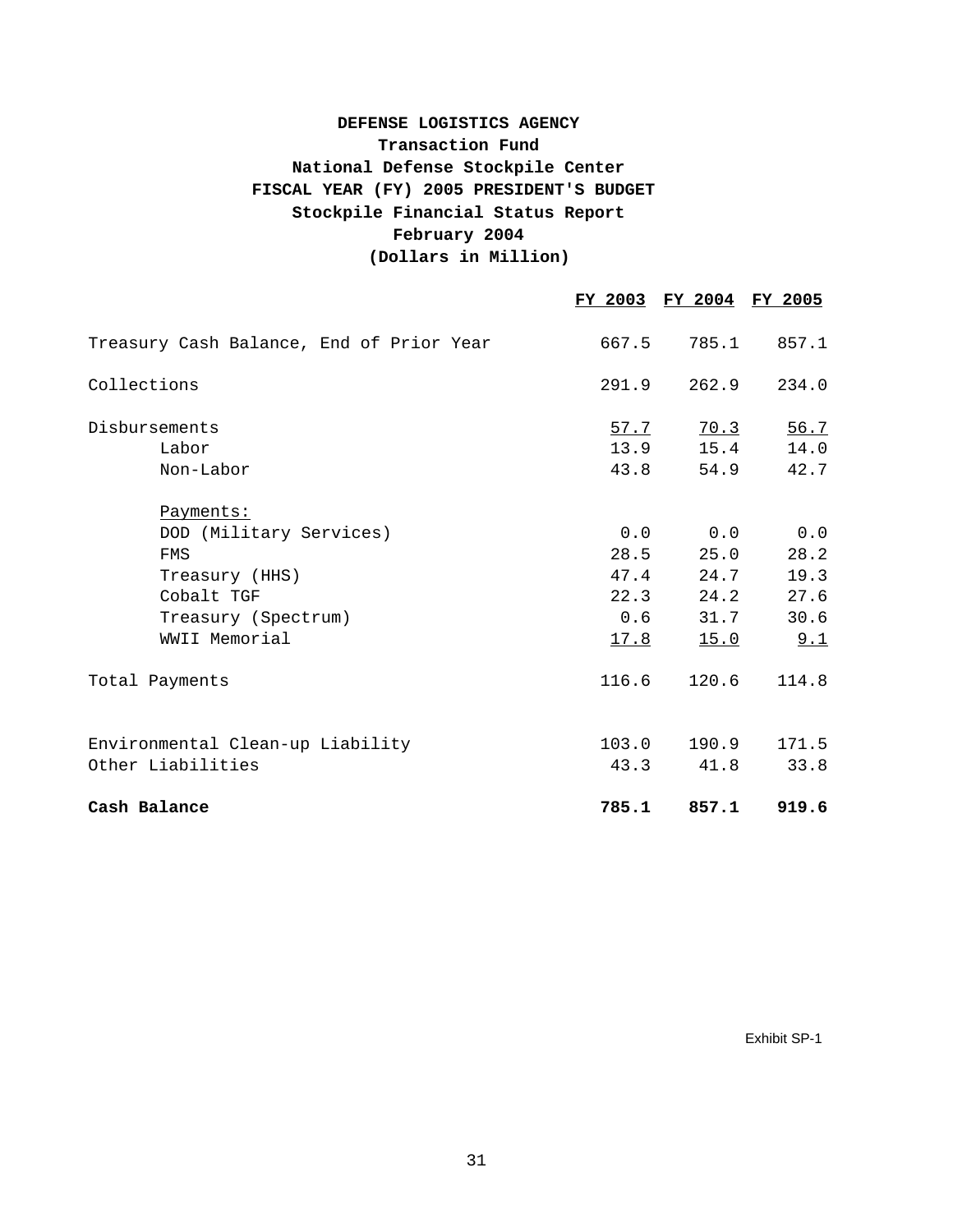| DEFENSE LOGISTICS AGENCY                 |         |         |         |
|------------------------------------------|---------|---------|---------|
| Transaction Fund                         |         |         |         |
| Defense National Stockpile Center        |         |         |         |
| Fiscal Year (FY) 2005 President's Budget |         |         |         |
| Statement of Financial Condition         |         |         |         |
| February 2004                            |         |         |         |
| (SM)                                     |         |         |         |
|                                          | FY 2003 | FY 2004 | FY 2005 |
|                                          |         |         |         |
| ASSETS:                                  |         |         |         |
| Selected Assets:                         |         |         |         |
| Cash                                     | 785.1   | 857.1   | 919.6   |
| Accounts Receivable                      | 30.7    | 30.0    | 30.0    |
| Inventories                              | 1827.9  | 1487.5  | 1331.3  |
| TOTAL ASSETS                             | 2643.7  | 2374.6  | 2280.9  |
| LIABILITIES                              |         |         |         |
| Selected Liabilities:                    |         |         |         |
| Accounts Payable                         | 33.5    | 30.0    | 30.0    |
| Accrued Liabilities                      | 103.0   | 103.0   | 103.0   |
| Advances Received                        | 34.4    | 36.0    | 36.0    |
| Other Liabilities (undelivered o         | 22.9    | 20.0    | 20.0    |
| Environmental Liabilities                | 103.0   | 104.7   | 104.7   |
| TOTAL LIABILITIES                        | 296.8   | 293.7   | 293.7   |
| GOVERNMENT EQUITY                        |         |         |         |
| Cumulative Results of Operations         | 2346.9  | 2080.9  | 1987.2  |
| TOTAL NET POSITION                       | 2346.9  | 2080.9  | 1987.2  |
| TOTAL LIABILITIES AND EQUITY             | 2643.7  | 2374.6  | 2280.9  |